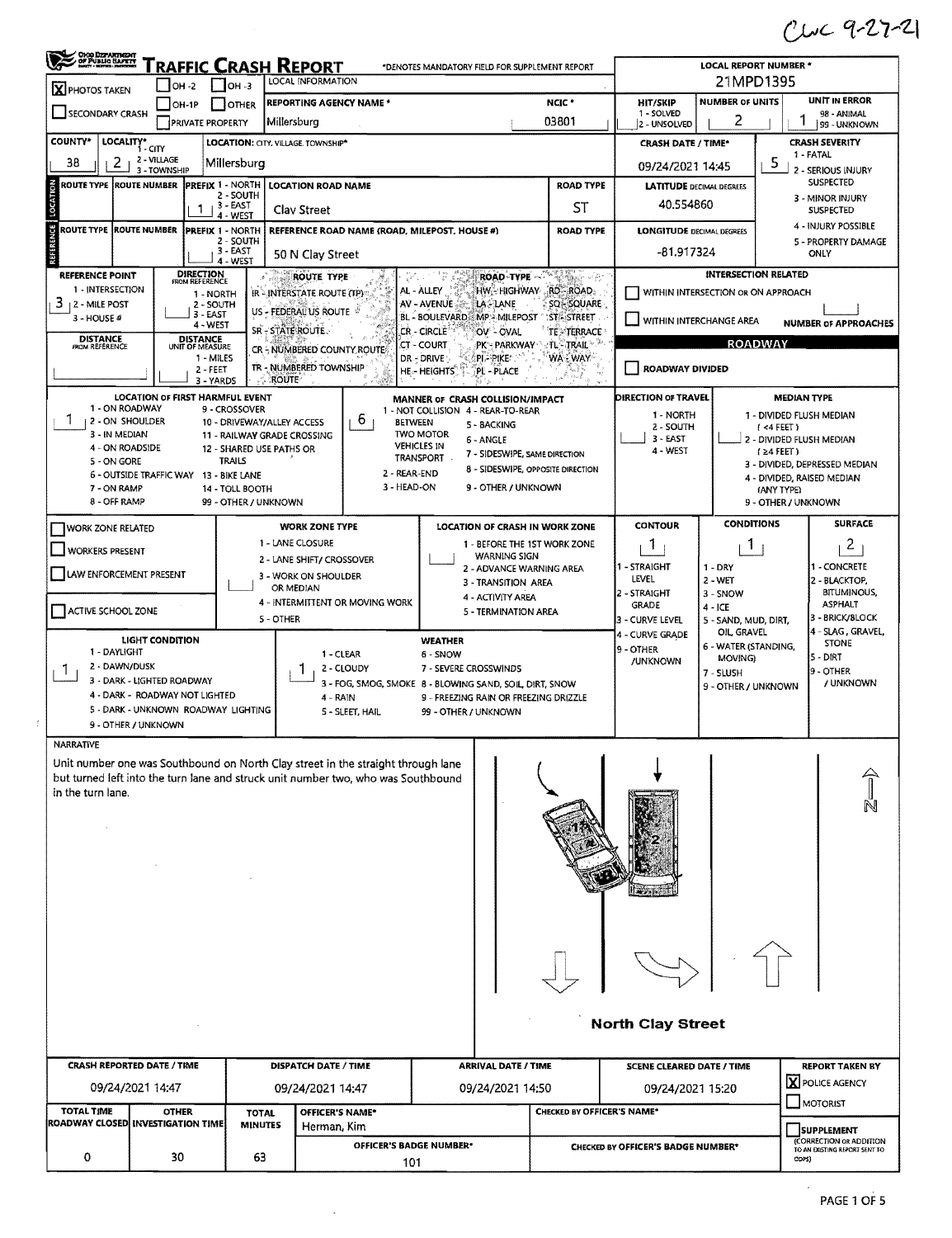|                            | <b>ORO DEPARTMENT</b><br>OF PUBLIC BAFETY                                                                                                      |                                                          |                                                  |                                                |                           |                                                        |                                                   |                                                | <b>LOCAL REPORT NUMBER</b>                                    |                                       |  |  |  |
|----------------------------|------------------------------------------------------------------------------------------------------------------------------------------------|----------------------------------------------------------|--------------------------------------------------|------------------------------------------------|---------------------------|--------------------------------------------------------|---------------------------------------------------|------------------------------------------------|---------------------------------------------------------------|---------------------------------------|--|--|--|
|                            |                                                                                                                                                |                                                          |                                                  |                                                |                           |                                                        |                                                   | 21MPD1395                                      |                                                               |                                       |  |  |  |
| UNIT #                     | OWNER NAME: LAST, FIRST, MIDDLE (C) SAME AS DRIVER)                                                                                            |                                                          |                                                  |                                                |                           |                                                        | OWNER PHONE:INCLUDE AREA CODE (E) SAME AS DRIVER) | DAMAGE                                         |                                                               |                                       |  |  |  |
|                            | WARDELL, LINDA, L                                                                                                                              |                                                          |                                                  |                                                |                           | 330-359-5106                                           |                                                   | <b>DAMAGE SCALE</b>                            |                                                               |                                       |  |  |  |
|                            | <b>22 1   WARDELL, LINDA, L<br/>2 OWNER ADDRESS:</b> STREET, CITY, STATE, ZIP ( EI SAME AS DRIVER)<br>3 308 1ST STREET, HOLMESVILLE, OH, 44633 |                                                          |                                                  |                                                |                           |                                                        |                                                   | 1 - NONE<br>3 - FUNCTIONAL DAMAGE<br>2         |                                                               |                                       |  |  |  |
|                            |                                                                                                                                                |                                                          |                                                  |                                                |                           |                                                        |                                                   | 2 - MINOR DAMAGE<br>4 - DISABLING DAMAGE       |                                                               |                                       |  |  |  |
|                            | COMMERCIAL CARRIER: NAME, ADDRESS, CITY, STATE, ZIP                                                                                            |                                                          |                                                  |                                                |                           |                                                        | COMMERCIAL CARRIER PHONE: INCLUDE AREA CODE       | 9 - UNKNOWN<br><b>DAMAGED AREA(S)</b>          |                                                               |                                       |  |  |  |
|                            |                                                                                                                                                |                                                          |                                                  |                                                |                           |                                                        |                                                   | INDICATE ALL THAT APPLY                        |                                                               |                                       |  |  |  |
|                            | LP STATE LICENSE PLATE #                                                                                                                       |                                                          | <b>VEHICLE IDENTIFICATION #</b>                  |                                                |                           | <b>VEHICLE YEAR</b>                                    | <b>VEHICLE MAKE</b><br>FORD                       |                                                |                                                               |                                       |  |  |  |
| OН                         | JKJ3834<br><b>INSURANCE COMPANY</b>                                                                                                            |                                                          | 1FMCU9GD2JUC29607<br><b>INSURANCE POLICY #</b>   |                                                |                           | 2018<br>COLOR                                          | <b>VEHICLE MODEL</b>                              |                                                |                                                               |                                       |  |  |  |
| <b>X</b> INSURANCE         | <b>STATE FARM</b>                                                                                                                              |                                                          | 7245103D1535D                                    |                                                |                           | <b>BLU</b>                                             | <b>ESCAPE</b>                                     |                                                |                                                               |                                       |  |  |  |
|                            | <b>TYPE OF USE</b>                                                                                                                             |                                                          | US DOT #                                         |                                                |                           | TOWED BY: COMPANY NAME                                 |                                                   |                                                |                                                               |                                       |  |  |  |
| COMMERCIAL                 | <b>GOVERNMENT</b>                                                                                                                              | IN EMERGENCY<br><b>RESPONSE</b>                          |                                                  |                                                |                           |                                                        |                                                   |                                                |                                                               |                                       |  |  |  |
| INTERLOCK                  |                                                                                                                                                | # OCCUPANTS                                              | VEHICLE WEIGHT GVWR/GCWR<br>$1 - 510K$ LBS.      |                                                |                           | HAZARDOUS MATERIAL<br><b>MATERIAL</b><br><b>CLASS#</b> | PLACARD ID#                                       |                                                |                                                               |                                       |  |  |  |
| DEVICE<br><b>EQUIPPED</b>  | <b>HIT/SKIP UNIT</b>                                                                                                                           | 1                                                        |                                                  | 2 - 10.001 - 26K LBS.                          |                           | RELEASED<br>PLACARD                                    |                                                   |                                                |                                                               |                                       |  |  |  |
|                            | 1 - PASSENGER CAR                                                                                                                              | 6 - VAN (9-15 SEATS)                                     | 3 - > 26K LBS.<br>12 - GOLF CART                 |                                                |                           | 18 - LIMO (LIVERY VEHICLE)                             | 23 - PEDESTRIAN/SKATER                            |                                                |                                                               |                                       |  |  |  |
|                            | 2 - PASSENGER VAN                                                                                                                              | 7 - MOTORCYCLE 2-WHEELED                                 | 13 - SNOWMOBILE                                  |                                                |                           | 19 - BUS (16+ PASSENGERS)                              | 24 - WHEELCHAIR (ANY TYPE)                        |                                                |                                                               |                                       |  |  |  |
| UNIT TYPE <sup>3</sup>     | (MINIVAN)<br>- SPORT UTILITY                                                                                                                   | 8 - MOTORCYCLE 3-WHEELED<br>9 - AUTOCYCLE                | 14 - SINGLE UNIT<br><b>TRUCK</b>                 | 20 - OTHER VEHICLE                             |                           |                                                        | 25 - OTHER NON-MOTORIST                           |                                                |                                                               |                                       |  |  |  |
|                            | VEHICLE                                                                                                                                        | 10 - MOPED OR MOTORIZED                                  | 15 - SEMI-TRACTOR                                | 21 - HEAVY EQUIPMENT                           |                           | 22 - ANIMAL WITH RIDER OR                              | 26 - BICYCLE<br>27 - TRAIN                        |                                                |                                                               |                                       |  |  |  |
|                            | 4 - PICK UP<br>5 - CARGO VAN                                                                                                                   | BICYCLE<br>11 - ALL TERRAIN VEHICLE                      | 16 - FARM EQUIPMENT<br>17 - MOTORHOME            |                                                |                           | ANIMAL-DRAWN VEHICLE                                   | 99 - UNKNOWN OR HIT/SKIP                          |                                                |                                                               |                                       |  |  |  |
|                            | (ATV/UTV)<br># OF TRAILING UNITS                                                                                                               |                                                          |                                                  |                                                |                           |                                                        |                                                   |                                                |                                                               |                                       |  |  |  |
|                            |                                                                                                                                                |                                                          |                                                  |                                                |                           |                                                        |                                                   | 12                                             |                                                               | 12                                    |  |  |  |
| VEHICLE                    | WAS VEHICLE OPERATING IN AUTONOMOUS<br>MODE WHEN CRASH OCCURRED?                                                                               | 0                                                        | 0 - NO AUTOMATION                                |                                                |                           | 3 - CONDITIONAL AUTOMATION 9 - UNKNOWN                 |                                                   | 12                                             |                                                               | 12                                    |  |  |  |
| z                          |                                                                                                                                                |                                                          | 1 - DRIVER ASSISTANCE                            |                                                |                           | 4 - HIGH AUTOMATION                                    |                                                   |                                                |                                                               |                                       |  |  |  |
|                            | 1 - YES 2 - NO 9 - OTHER / UNKNOWN AUTONOMOUS 2 - PARTIAL AUTOMATION 5 - FULL AUTOMATION                                                       | <b>MODE LEVEL</b>                                        |                                                  |                                                |                           |                                                        |                                                   |                                                |                                                               |                                       |  |  |  |
|                            | 1 - NONE                                                                                                                                       | 6 - BUS - CHARTER/TOUR                                   | 11 - FIRE                                        |                                                | 16 - FARM                 |                                                        | 21 - MAIL CARRIER                                 |                                                |                                                               |                                       |  |  |  |
|                            | $2 - TAXI$<br>3 - ELECTRONIC RIDE                                                                                                              | 7 - BUS - INTERCITY<br>8 BUS - SHUTTLE                   | 12 - MILITARY<br>13 - POLICE                     |                                                | 17 - MOWING               | 18 - SNOW REMOVAL                                      | 99 - OTHER / UNKNOWN                              |                                                |                                                               |                                       |  |  |  |
| <b>SPECIAL</b>             | <b>SHARING</b>                                                                                                                                 | 9 - BUS - OTHER                                          | 14 - PUBLIC UTILITY                              |                                                | 19 - TOWING               |                                                        |                                                   |                                                |                                                               |                                       |  |  |  |
|                            | <b>FUNCTION 4 - SCHOOL TRANSPORT</b><br>S - BUS - TRANSIT/COMMUTER                                                                             | 10 - AMBULANCE                                           |                                                  | 15 - CONSTRUCTION EQUIP.                       |                           | 20 - SAFETY SERVICE                                    |                                                   |                                                |                                                               |                                       |  |  |  |
|                            |                                                                                                                                                |                                                          |                                                  |                                                |                           | <b>PATROL</b>                                          |                                                   |                                                |                                                               |                                       |  |  |  |
|                            | 1 - NO CARGO BODY TYPE<br>/ NOT APPLICABLE                                                                                                     | 4 - LOGGING<br><b>S-INTERMODAL</b>                       | 8 - POLE                                         | 7 - GRAIN/CHIPS/GRAVEL                         | 11 - DUMP                 | 12 - CONCRETE MIXER                                    | 99 - OTHER / UNKNOWN                              |                                                |                                                               |                                       |  |  |  |
| <b>CARGO</b>               | $2 - BUS$                                                                                                                                      | <b>CONTAINER CHASSIS</b>                                 | 9 - CARGO TANK                                   |                                                |                           | 13 - AUTO TRANSPORTER                                  |                                                   |                                                |                                                               | 9                                     |  |  |  |
| <b>BODY</b><br><b>TYPE</b> | 3 - VEHICLE TOWING<br>ANOTHER MOTOR VEHICLE                                                                                                    | 6 - CARGOVAN<br>/ENCLOSED BOX                            | 10 - FLAT BED                                    |                                                |                           | 14 - GARBAGE/REFUSE                                    |                                                   |                                                |                                                               | Θ                                     |  |  |  |
|                            | 1 - TURN SIGNALS                                                                                                                               | 4 - BRAKES                                               |                                                  | 7 - WORN OR SLICK TIRES                        |                           | <b>9 - MOTOR TROUBLE</b>                               | 99 - OTHER / UNKNOWN                              |                                                |                                                               |                                       |  |  |  |
| <b>VEHICLE</b>             | 2 - HEAD LAMPS                                                                                                                                 | S - STEERING                                             | <b>DEFECTIVE</b>                                 | <b>B - TRAILER EQUIPMENT</b>                   |                           | 10 - DISABLED FROM PRIOR<br><b>ACCIDENT</b>            |                                                   |                                                |                                                               |                                       |  |  |  |
| <b>DEFECTS</b>             | 3 - TAIL LAMPS                                                                                                                                 | <b>6 - TIRE BLOWOUT</b>                                  |                                                  |                                                |                           |                                                        |                                                   | $\Box$ - NO DAMAGE $[0]$                       |                                                               | J- UNDERCARRIAGE [ 14 ]               |  |  |  |
|                            | 1 - INTERSECTION -                                                                                                                             | 4 - MIDBLOCK -                                           |                                                  | 7 - SHOULDER/ROADSIDE                          |                           | 10 - DRIVEWAY ACCESS                                   | 99 - OTHER / UNKNOWN                              |                                                |                                                               |                                       |  |  |  |
|                            | MARKED CROSSWALK<br>2 - INTERSECTION -                                                                                                         | MARKED CROSSWALK<br><b>S-TRAVEL LANE -</b>               | 8 - SIDEWALK                                     |                                                |                           | 11 - SHARED USE PATHS                                  |                                                   | $\Box$ - ALL AREAS [ 15 ]<br>$\Box$ TOP [ 13 ] |                                                               |                                       |  |  |  |
| NDN-<br><b>MOTORIST</b>    | UNMARKED CROSSWALK                                                                                                                             | OTHER LOCATION                                           | <b>ISLAND</b>                                    | 9 - MEDIAN/CROSSING                            |                           | OR TRAILS<br>12 - FIRST RESPONDER                      |                                                   |                                                | $\Box$ - UNIT NOT AT SCENE [ 16 ]                             |                                       |  |  |  |
| LOCATION                   | 3 - INTERSECTION - OTHER                                                                                                                       | <b>6 - BICYCLE LANE</b>                                  |                                                  |                                                |                           | AT INCIDENT SCENE                                      |                                                   |                                                |                                                               |                                       |  |  |  |
|                            | 1 - NON-CONTACT<br>2 - NON-COLLISION                                                                                                           | 1 - STRAIGHT AHEAD<br>2 - BACKING                        | LANE                                             | LEAVING TRAFFIC                                |                           | 15 - WALKING, RUNNING,<br>JOGGING, PLAYING             | 21<br>- STANDING OUTSIDE<br>DISABLED VEHICLE      | 0 - NO DAMAGE                                  | <b>INITIAL POINT OF CONTACT</b><br>14 - UNDERCARRIAGE         |                                       |  |  |  |
| 3                          | 3<br>3 - STRIKING                                                                                                                              | 3 - CHANGING LANES<br>4 - OVERTAKING/PASSING             | 10 - PARKED                                      | 11 - SLOWING OR STOPPED                        |                           | 16 - WORKING<br>17 - PUSHING VEHICLE                   | 99 - OTHER / UNKNOWN                              | 11                                             | 1-12 - REFER TO UNIT 15 - VEHICLE NOT AT SCENE                |                                       |  |  |  |
| <b>ACTION 4 - STRUCK</b>   |                                                                                                                                                | PRE-CRASH 5 - MAKING RIGHT TURN                          | <b>IN TRAFFIC</b>                                |                                                |                           | 18 - APPROACHING OR                                    |                                                   |                                                | <b>DIAGRAM</b>                                                |                                       |  |  |  |
|                            | 5 - BOTH STRIKING                                                                                                                              | <b>ACTIONS 6 - MAKING LEFT TURN</b><br>7 - MAKING U-TURN | 12 - DRIVERLESS                                  | 13 - NEGOTIATING A CURVE                       |                           | LEAVING VEHICLE<br>19 - STANDING                       |                                                   | 99 - UNKNOWN<br>13 - TOP                       |                                                               |                                       |  |  |  |
|                            | <b>&amp; STRUCK</b>                                                                                                                            | 8 - ENTERING TRAFFIC                                     |                                                  |                                                |                           | 14 - ENTERING OR CROSSING 20 - OTHER NON-MOTORIST      |                                                   |                                                |                                                               |                                       |  |  |  |
|                            | 9 - OTHER / UNXNOWN<br>1 - NONE                                                                                                                | LANE                                                     | 8 - FOLLOWING TOO CLOSE 13 - IMPROPER START FROM | SPECIFIED LOCATION                             |                           | 18 - OPERATING DEFECTIVE                               | 23 - OPENING DOOR INTO                            |                                                | TRAFFIC                                                       |                                       |  |  |  |
|                            | 2 - FAILURE TO YIELD                                                                                                                           | /ACDA                                                    |                                                  | A PARKED POSITION                              |                           | <b>EQUIPMENT</b>                                       | ROADWAY                                           | <b>TRAFFICWAY FLOW</b><br>1 - ONE-WAY          | <b>TRAFFIC CONTROL</b><br>1 - ROUNDABOUT 4 - STOP SIGN        |                                       |  |  |  |
| 9                          | 3 - RAN RED UGHT<br>4 - RAN STOP SIGN                                                                                                          | 9 - IMPROPER LANE<br>CHANGE                              | <b>ILLEGALLY</b>                                 | 14 - STOPPED OR PARKED                         |                           | 19 - LOAD SHIFTING<br>/FALLING/SPILLING                | 99 - OTHER IMPROPER<br><b>ACTION</b>              | 2 - TWO-WAY                                    | 2 - SIGNAL<br>6                                               | 5 - YIELD SIGN                        |  |  |  |
|                            | S - UNSAFE SPEED<br>CONTRIBUTING 6 - IMPROPER TURN                                                                                             | 10 - IMPROPER PASSING                                    |                                                  | 1S - SWERVING TO AVOID                         |                           | 20 - IMPROPER CROSSING                                 |                                                   | 2                                              | 3 - FLASHER                                                   | 6 - NO CONTROL                        |  |  |  |
| $S$ (s)                    | CIRCUMSTANCES 7 - LEFT OF CENTER                                                                                                               | 11 - DROVE OFF ROAD<br>12 - IMPROPER BACKING             | 16 - WRONG WAY                                   | 17 - VISION OBSTRUCTION                        |                           | 21 - LYING IN ROADWAY<br>22 - NOT DISCERNIBLE          |                                                   | # OF THROUGH LANES                             | <b>RAIL GRADE CROSSING</b>                                    |                                       |  |  |  |
|                            |                                                                                                                                                |                                                          |                                                  |                                                |                           |                                                        |                                                   | ON ROAD                                        | 1 - NOT INVLOVED                                              |                                       |  |  |  |
| <b>SEOUENCE OF EVENTS</b>  |                                                                                                                                                |                                                          |                                                  | ww.Events:                                     |                           |                                                        |                                                   | $\mathbf{2}$                                   | 2 - INVOLVED-ACTIVE CROSSING<br>3 - INVOLVED-PASSIVE CROSSING |                                       |  |  |  |
| 20                         | 1 - OVERTURN/ROLLOVER                                                                                                                          | 7 - SEPARATION OF UNITS                                  |                                                  | 12 - DOWNHILL RUNAWAY                          |                           | 19 - ANIMAL -OTHER                                     | 23 - STRUCK BY FALLING,<br>SHIFTING CARGO OR      |                                                |                                                               |                                       |  |  |  |
|                            | 2 - FIRE/EXPLOSION<br>3 - IMMERSION                                                                                                            | 8 - RAN OFF ROAD RIGHT<br>9 - RAN OFF ROAD LEFT          | 14 - PEDESTRIAN                                  | 13 - OTHER NON-COLLISION 20 - MOTOR VEHICLE IN |                           | <b>TRANSPORT</b>                                       | ANYTHING SET IN                                   |                                                | UNIT / NON-MOTORIST DIRECTION                                 |                                       |  |  |  |
|                            | 4 - JACKKNIFE<br>S - CARGO / EQUIPMENT                                                                                                         | 10 - CROSS MEDIAN<br>11 - CROSS CENTERLINE -             | 15 - PEDALCYCLE                                  | 16 - RAILWAY VEHICLE                           |                           | 21 - PARKED MOTOR<br>VEHICLE                           | <b>MOTION BY A MOTOR</b><br>VEHICLE               |                                                | 1 - NORTH                                                     | S - NORTHEAST                         |  |  |  |
|                            | LOSS OR SHIFT                                                                                                                                  | OPPOSITE DIRECTION                                       | 17 - ANIMAL - FARM                               |                                                |                           | 22 - WORK ZONE                                         | 24 - OTHER MOVABLE<br>OBJECT                      |                                                | 2 - SOUTH<br>$3 - EAST$                                       | <b>6 - NORTHWEST</b><br>7 - SOUTHEAST |  |  |  |
|                            | 6 - EQUIPMENT FAILURE                                                                                                                          | OF TRAVEL                                                | 18 - ANIMAL - DEER                               |                                                |                           | <b>MAINTENANCE</b><br>EQUIPMENT                        |                                                   | <b>FROM</b><br>TO.                             | 4 - WEST                                                      | <b>B - SOUTHWEST</b>                  |  |  |  |
|                            |                                                                                                                                                |                                                          | - COLLISION WITH FIXED OBJECT - STRUCK           | 38 - OVERHEAD SIGN POST                        |                           |                                                        |                                                   |                                                |                                                               | 9 - OTHER / UNKNOWN                   |  |  |  |
|                            | 25 - IMPACT ATTENUATOR<br>/ CRASH CUSHION                                                                                                      | 31 - GUARDRAIL END<br>32 - PORTABLE BARRIER              |                                                  | 39 - LIGHT / LUMINARIES                        | 46 - FENCE                | 45 EMBANKMENT                                          | 52 - BUILDING<br><b>S3 - TUNNEL</b>               | UNIT SPEED                                     | DETECTED SPEED                                                |                                       |  |  |  |
|                            | 26 - BRIDGE OVERHEAD<br><b>STRUCTURE</b>                                                                                                       | 33 - MEDIAN CABLE BARRIER<br>34 - MEDIAN GUARDRAIL       | <b>SUPPORT</b><br>40 - UTILITY POLE              |                                                | 47 - MAILBOX<br>48 - TREE |                                                        | <b>S4 - OTHER FIXED</b><br>OBJECT                 |                                                |                                                               |                                       |  |  |  |
|                            | 27 - BRIDGE PIER OR<br>ABUTMENT                                                                                                                | <b>BARRIER</b><br>35 - MEDIAN CONCRETE                   | OR SUPPORT                                       | 41 - OTHER POST, POLE                          |                           | 49 - FIRE HYDRANT<br>S0 - WORK ZONE                    | 99 - OTHER / UNKNOWN                              | 3                                              |                                                               | 1 - STATED / ESTIMATED SPEED          |  |  |  |
|                            | 28 - BRIDGE PARAPET                                                                                                                            | <b>BARRIER</b>                                           | 42 - CULVERT                                     |                                                |                           | MAINTENANCE<br><b>EQUIPMENT</b>                        |                                                   |                                                | 2 - CALCULATED / EDR                                          |                                       |  |  |  |
|                            | 29 - BRIDGE RAIL<br>30 - GUARDRAIL FACE                                                                                                        | 36 - MEDIAN OTHER BARRIER<br>37 - TRAFFIC SIGN POST      | 43 - CURB<br>44 - DITCH                          |                                                | S1 - WALL                 |                                                        |                                                   | POSTED SPEED                                   |                                                               |                                       |  |  |  |
|                            | <b>FIRST HARMFUL EVENT</b>                                                                                                                     |                                                          | MOST HARMFUL EVENT                               |                                                |                           |                                                        |                                                   | 25                                             | 3 - UNDETERMINED                                              |                                       |  |  |  |
|                            |                                                                                                                                                |                                                          |                                                  |                                                |                           |                                                        |                                                   |                                                |                                                               |                                       |  |  |  |

 $\mathcal{A}^{\mathcal{A}}$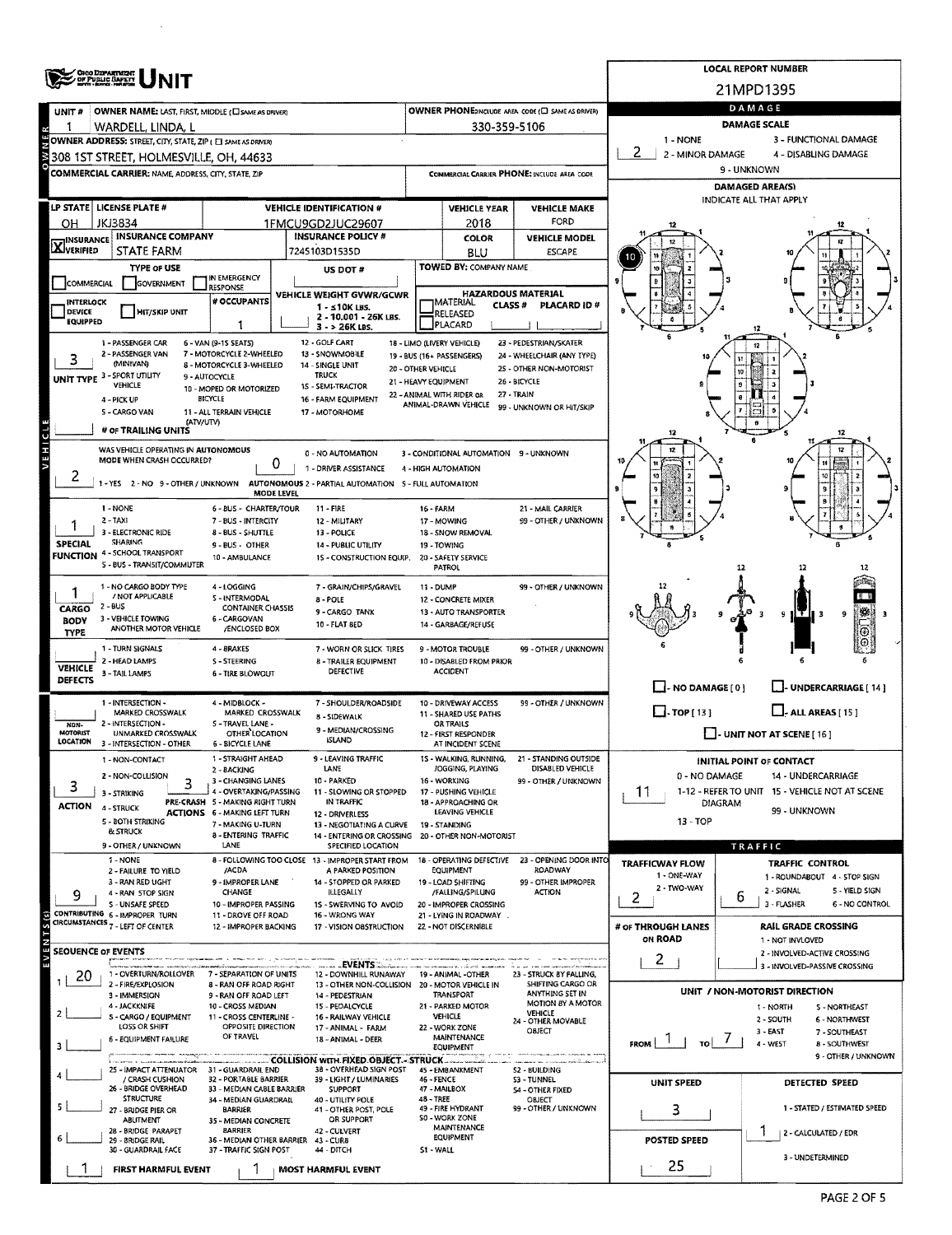| 21MPD1395<br>DAMAGE<br>OWNER PHONE:INCLUDE AREA CODE (E) SAME AS ORIVER)<br>OWNER NAME: LAST, FIRST, MIDDLE (C) SAME AS DRIVER!<br>UNIT#<br><b>DAMAGE SCALE</b><br>574-354-0350<br>2<br>MILLER, MONROE, E<br>1 - NONE<br>OWNER ADDRESS: STREET, CITY, STATE, ZIP ( C) SAMEAS DRIVER)<br>3 - FUNCTIONAL DAMAGE<br>3.<br>2 - MINOR DAMAGE<br>4 - DISABLING DAMAGE<br>5929 CR 201. MILLERSBURG. OH. 44654<br>9 - UNKNOWN<br>COMMERCIAL CARRIER: NAME, ADDRESS, CITY, STATE, ZIP<br>COMMERCIAL CARRIER PHONE: INCLUDE AREA CODE<br><b>DAMAGED AREA(S)</b><br>INDICATE ALL THAT APPLY<br><b>LICENSE PLATE#</b><br><b>LP STATE</b> I<br><b>VEHICLE IDENTIFICATION #</b><br><b>VEHICLE YEAR</b><br><b>VEHICLE MAKE</b><br><b>FORD</b><br>GBY5286<br>1FBSS3BL8DDA00231<br>2013<br>он<br><b>INSURANCE COMPANY</b><br><b>INSURANCE POLICY #</b><br><b>VEHICLE MODEL</b><br><b>COLOR</b><br><b>X</b> INSURANCE<br><b>PROGRESSIVE</b><br>08317908-9<br>WHI<br>E-350<br>TOWED BY: COMPANY NAME<br><b>TYPE OF USE</b><br>US DOT #<br>IN EMERGENCY<br>COMMERCIAL<br><b>GOVERNMENT</b><br>RESPONSE<br><b>HAZARDOUS MATERIAL</b><br>VEHICLE WEIGHT GVWR/GCWR<br># OCCUPANTS<br>INTERLOCK<br>MATERIAL<br>CLASS $#$<br>PLACARD ID#<br>$1 - s10K$ LBS.<br>DEVICE<br><b>HIT/SKIP UNIT</b><br>RELEASED<br>2 - 10.001 - 26K LBS.<br>EQUIPPED<br>PLACARD<br>1<br>$3 - 26K$ LBS.<br>1 - PASSENGER CAR<br>6 - VAN (9-15 SEATS)<br>12 - GOLF CART<br>18 - LIMO (LIVERY VEHICLE)<br>23 - PEDESTRIAN/SKATER<br>2 - PASSENGER VAN<br>7 - MOTORCYCLE 2-WHEELED<br>13 - SNOWMOBILE<br>19 - BUS (16+ PASSENGERS)<br>24 - WHEELCHAIR (ANY TYPE)<br>(MINIVAN)<br>8 - MOTORCYCLE 3-WHEELED<br>14 - SINGLE UNIT<br>20 - OTHER VEHICLE<br>25 - OTHER NON-MOTORIST<br>UNIT TYPE 3 - SPORT UTILITY<br><b>TRUCK</b><br>9 - AUTOCYCLE<br>26 - BICYCLE<br>21 - HEAVY EQUIPMENT<br>VEHICLE<br>15 - SEMI-TRACTOR<br>10 - MOPED OR MOTORIZED<br>27 - TRAIN<br>22 - ANIMAL WITH RIDER OR<br><b>BICYCLE</b><br>16 - FARM EQUIPMENT<br>4 - PICK UP<br>ANIMAL-DRAWN VEHICLE<br>99 - UNKNOWN OR HIT/SKIP<br><b>S-CARGO VAN</b><br>11 - ALL TERRAIN VEHICLE<br>17 - MOTORHOME<br>(ATV/UTV)<br>VEHICL<br># OF TRAILING UNITS<br>12<br>42<br>WAS VEHICLE OPERATING IN AUTONOMOUS<br>12<br><b>0 - NO AUTOMATION</b><br>3 - CONDITIONAL AUTOMATION 9 - UNKNOWN<br>MODE WHEN CRASH OCCURRED?<br>0<br>1 - DRIVER ASSISTANCE<br>4 - HIGH AUTOMATION<br>z<br>1 - YES 2 - NO 9 - OTHER / UNKNOWN<br>AUTONOMOUS 2 - PARTIAL AUTOMATION 5 - FULL AUTOMATION<br>я<br><b>MODE LEVEL</b><br>1 - NONE<br>6 - BUS - CHARTER/TOUR<br>11 - FIRE<br>21 - MAIL CARRIER<br>16 - FARM<br>$2 - TAXI$<br>99 - OTHER / UNKNOWN<br>7 - BUS - INTERCITY<br>12 - MILITARY<br>17 - MOWING<br>3 - ELECTRONIC RIDE<br>8 - BUS - SHUTTLE<br>13 - POLICE<br>18 - SNOW REMOVAL<br><b>SHARING</b><br><b>SPECIAL</b><br>9 - BUS - OTHER<br><b>14 - PUBLIC UTILITY</b><br>19 - TOWING<br><b>FUNCTION 4 - SCHOOL TRANSPORT</b><br>10 - AMBULANCE<br>15 - CONSTRUCTION EQUIP.<br>20 - SAFETY SERVICE<br>5 - BUS - TRANSIT/COMMUTER<br><b>PATROL</b><br>12<br>1 - NO CARGO BODY TYPE<br>4 - LOGGING<br>7 - GRAIN/CHIPS/GRAVEL<br>99 - OTHER / UNKNOWN<br>11 - DUMP<br>/ NOT APPLICABLE<br><b>S-INTERMODAL</b><br>8 - POLE<br>12 - CONCRETE MIXER<br>$2 - BUS$<br><b>CONTAINER CHASSIS</b><br>CARGO<br>9 - CARGO TANK<br>13 - AUTO TRANSPORTER<br>187<br>۰<br>-9<br>3 - VEHICLE TOWING<br>6 - CARGOVAN<br><b>BODY</b><br>10 - FLAT BED<br>14 - GARBAGE/REFUSE<br>ANOTHER MOTOR VEHICLE<br>/ENCLOSED BOX<br>6<br><b>TYPE</b><br>1 - TURN SIGNALS<br>4 - BRAKES<br>7 - WORN OR SLICK TIRES<br>9 - MOTOR TROUBLE<br>99 - OTHER / UNKNOWN<br>2 - HEAD LAMPS<br>S - STEERING<br><b>8 - TRAILER EQUIPMENT</b><br>10 - DISABLED FROM PRIOR<br><b>VEHICLE</b><br>DEFECTIVE<br><b>ACCIDENT</b><br>3 - TAIL LAMPS<br><b>6 - TIRE BLOWOUT</b><br><b>DEFECTS</b><br>$\Box$ -NO DAMAGE[0]<br>J- UNDERCARRIAGE [ 14 ]<br>1 - INTERSECTION -<br>4 - MIDBLOCK -<br>7 - SHOULDER/ROADSIDE<br>10 - DRIVEWAY ACCESS<br>99 - OTHER / UNKNOWN<br>$\Box$ . TOP[13]<br>$\Box$ - ALL AREAS [ 15 ]<br>MARKED CROSSWALK<br>MARKED CROSSWALK<br><b>11 - SHARED USE PATHS</b><br>8 - SIDEWALK<br>2 - INTERSECTION -<br>S - TRAVEL LANE -<br>NON-<br>OR TRAILS<br>9 - MEDIAN/CROSSING<br><b>MOTORIST</b><br>UNMARKED CROSSWALK<br><b>OTHER LOCATION</b><br>$\Box$ - UNIT NOT AT SCENE [16]<br>12 - FIRST RESPONDER<br><b>ISLAND</b><br>LOCATION<br>3 - INTERSECTION - OTHER<br>6 - BICYCLE LANE<br>AT INCIDENT SCENE<br>1 - NON-CONTACT<br>1 - STRAIGHT AHEAD<br>9 - LEAVING TRAFFIC<br>15 - WALKING, RUNNING,<br>21 - STANDING OUTSIDE<br><b>INITIAL POINT OF CONTACT</b><br>DISABLED VEHICLE<br>LANE<br>JOGGING, PLAYING<br>2 - BACKING<br>2 - NON-COLLISION<br>0 - NO DAMAGE<br>14 - UNDERCARRIAGE<br>3 - CHANGING LANES<br>10 - PARKED<br>16 - WORKING<br>99 - OTHER / UNKNOWN<br>4<br>1-12 - REFER TO UNIT 15 - VEHICLE NOT AT SCENE<br>4 - OVERTAKING/PASSING<br>2<br>11 - SLOWING OR STOPPED<br>17 - PUSHING VEHICLE<br>3 - STRIKING<br>PRE-CRASH 5 - MAKING RIGHT TURN<br>IN TRAFFIC<br>18 - APPROACHING OR<br>DIAGRAM<br><b>ACTION</b><br>4 - STRUCK<br>99 - UNKNOWN<br>LEAVING VEHICLE<br><b>ACTIONS 6 - MAKING LEFT TURN</b><br>12 - DRIVERLESS<br>13 - TOP<br><b>S-BOTH STRIKING</b><br>7 - MAKING U-TURN<br>13 - NEGOTIATING A CURVE<br>19 - STANDING<br><b>&amp; STRUCK</b><br><b>8 - ENTERING TRAFFIC</b><br>14 - ENTERING OR CROSSING 20 - OTHER NON-MOTORIST<br>9 - OTHER / UNKNOWN<br>LANE<br>SPECIFIED LOCATION<br>TRAFFIC<br>1 - NONE<br>8 - FOLLOWING TOO CLOSE 13 - IMPROPER START FROM<br>18 - OPERATING DEFECTIVE<br>23 - OPENING DOOR INTO<br><b>TRAFFICWAY FLOW</b><br><b>TRAFFIC CONTROL</b><br>/ACDA<br>EQUIPMENT<br><b>ROADWAY</b><br>A PARKED POSITION<br>2 - FAILURE TO YIELD<br>1 - ONE-WAY<br>1 - ROUNDABOUT 4 - STOP SIGN<br>9 - IMPROPER LANE<br>99 - OTHER IMPROPER<br>3 - RAN RED LIGHT<br>14 - STOPPED OR PARKED<br>19 - LOAD SHIFTING<br>2 - TWO-WAY<br>2 - SIGNAL<br>5 - YIELD SIGN<br>CHANGE<br><b>ILLEGALLY</b><br>/FALLING/SPILLING<br>ACTION<br>4 - RAN STOP SIGN<br>2<br>6<br>3 - FLASHER<br>S - UNSAFE SPEED<br>10 - IMPROPER PASSING<br>20 - IMPROPER CROSSING<br>6 - NO CONTROL<br>15 - SWERVING TO AVOID<br>CONTRIBUTING 6 - IMPROPER TURN<br>EVENTS <sub>(S)</sub><br>16 - WRONG WAY<br>11 - DROVE OFF ROAD<br>21 - LYING IN ROADWAY<br>CIRCUMSTANCES 7 - LEFT OF CENTER<br># OF THROUGH LANES<br><b>RAIL GRADE CROSSING</b><br>12 - IMPROPER BACKING<br>22 - NOT DISCERNIBLE<br>17 - VISION OBSTRUCTION<br>ON ROAD<br>1 - NOT INVLOVED<br>SEQUENCE OF EVENTS<br>2 - INVOLVED-ACTIVE CROSSING<br>2<br>__ EVENTS_<br>3 - INVOLVED-PASSIVE CROSSING<br>1 - OVERTURN/ROLLOVER<br>7 - SEPARATION OF UNITS<br>12 - DOWNHILL RUNAWAY<br>19 - ANIMAL -OTHER<br>23 - STRUCK BY FALLING,<br>20<br>2 - FIRE/EXPLOSION<br>SHIFTING CARGO OR<br><b>8 - RAN OFF ROAD RIGHT</b><br>13 - OTHER NON-COLLISION<br>20 - MOTOR VEHICLE IN<br>UNIT / NON-MOTORIST DIRECTION<br>ANYTHING SET IN<br>3 - IMMERSION<br>9 - RAN OFF ROAD LEFT<br>14 - PEDESTRIAN<br>TRANSPORT<br>MOTION BY A MOTOR<br>4 - JACKKNIFE<br>10 - CROSS MEDIAN<br>1S - PEDALCYCLE<br>21 - PARKED MOTOR<br>1 - NORTH<br>5 - NORTHEAST<br>VEHICLE<br>S - CARGO / EQUIPMENT<br><b>VEHICLE</b><br>11 - CROSS CENTERLINE -<br>16 - RAILWAY VEHICLE<br>2 - SOUTH<br><b>6 - NORTHWEST</b><br>24 - OTHER MOVABLE<br>OPPOSITE DIRECTION<br>LOSS OR SHIFT<br>22 - WORK ZONE<br>17 - ANIMAL - FARM<br><b>OBJECT</b><br>3 - EAST<br>7 - SOUTHEAST<br>OF TRAVEL<br>MAINTENANCE<br><b>6 - EQUIPMENT FAILURE</b><br>18 - ANIMAL - DEER<br>$\mathbf{z}$<br><b>FROM</b><br>то∣<br>$4 - WEST$<br>8 - SOUTHWEST<br><b>EQUIPMENT</b><br>COLLISION WITH FIXED OBJECT. STRUCK<br>na dhealladann a t<br>nariamman uruun uudu<br>25 - IMPACT ATTENUATOR<br>31 - GUARDRAIL END<br>38 - OVERHEAD SIGN POST<br>45 - EMBANKMENT<br>S2 - BUILDING<br>/ CRASH CUSHION<br>32 - PORTABLE BARRIER<br>39 - LIGHT / LUMINARIES<br>46 - FENCE<br>53 - TUNNEL<br>UNIT SPEED<br>DETECTED SPEED<br>26 - 8RIDGE OVERHEAD<br>33 - MEDIAN CABLE BARRIER<br><b>SUPPORT</b><br>47 - MAILBOX<br><b>S4 - OTHER FIXED</b><br><b>STRUCTURE</b><br><b>4B - TREE</b><br>OBJECT<br>34 - MEDIAN GUARDRAIL<br>40 - UTILITY POLE<br>49 - FIRE HYDRANT<br>99 - OTHER / UNKNOWN<br>1 - STATED / ESTIMATED SPEED<br>3<br>27 - BRIDGE PIER OR<br><b>BARRIER</b><br>41 - OTHER POST, POLE<br>S0 - WORK ZONE<br>OR SUPPORT<br>ABUTMENT<br>35 - MEDIAN CONCRETE<br>MAINTENANCE<br>28 - BRIDGE PARAPET<br><b>BARRIER</b><br>42 - CULVERT<br>Ŧ<br>2 - CALCULATED / EDR<br>EQUIPMENT<br>36 - MEDIAN OTHER BARRIER 43 - CURB<br><b>POSTED SPEED</b><br>29 - BRIDGE RAIL<br>30 - GUARDRAIL FACE<br>37 - TRAFFIC SIGN POST<br>S1 - WALL<br>44 - DITCH<br>3 - UNDETERMINED<br>25<br>FIRST HARMFUL EVENT<br>MOST HARMFUL EVENT | ONO DEPARTMENT<br>OF PUBLIC SAFETY |  |  |  | <b>LOCAL REPORT NUMBER</b> |
|------------------------------------------------------------------------------------------------------------------------------------------------------------------------------------------------------------------------------------------------------------------------------------------------------------------------------------------------------------------------------------------------------------------------------------------------------------------------------------------------------------------------------------------------------------------------------------------------------------------------------------------------------------------------------------------------------------------------------------------------------------------------------------------------------------------------------------------------------------------------------------------------------------------------------------------------------------------------------------------------------------------------------------------------------------------------------------------------------------------------------------------------------------------------------------------------------------------------------------------------------------------------------------------------------------------------------------------------------------------------------------------------------------------------------------------------------------------------------------------------------------------------------------------------------------------------------------------------------------------------------------------------------------------------------------------------------------------------------------------------------------------------------------------------------------------------------------------------------------------------------------------------------------------------------------------------------------------------------------------------------------------------------------------------------------------------------------------------------------------------------------------------------------------------------------------------------------------------------------------------------------------------------------------------------------------------------------------------------------------------------------------------------------------------------------------------------------------------------------------------------------------------------------------------------------------------------------------------------------------------------------------------------------------------------------------------------------------------------------------------------------------------------------------------------------------------------------------------------------------------------------------------------------------------------------------------------------------------------------------------------------------------------------------------------------------------------------------------------------------------------------------------------------------------------------------------------------------------------------------------------------------------------------------------------------------------------------------------------------------------------------------------------------------------------------------------------------------------------------------------------------------------------------------------------------------------------------------------------------------------------------------------------------------------------------------------------------------------------------------------------------------------------------------------------------------------------------------------------------------------------------------------------------------------------------------------------------------------------------------------------------------------------------------------------------------------------------------------------------------------------------------------------------------------------------------------------------------------------------------------------------------------------------------------------------------------------------------------------------------------------------------------------------------------------------------------------------------------------------------------------------------------------------------------------------------------------------------------------------------------------------------------------------------------------------------------------------------------------------------------------------------------------------------------------------------------------------------------------------------------------------------------------------------------------------------------------------------------------------------------------------------------------------------------------------------------------------------------------------------------------------------------------------------------------------------------------------------------------------------------------------------------------------------------------------------------------------------------------------------------------------------------------------------------------------------------------------------------------------------------------------------------------------------------------------------------------------------------------------------------------------------------------------------------------------------------------------------------------------------------------------------------------------------------------------------------------------------------------------------------------------------------------------------------------------------------------------------------------------------------------------------------------------------------------------------------------------------------------------------------------------------------------------------------------------------------------------------------------------------------------------------------------------------------------------------------------------------------------------------------------------------------------------------------------------------------------------------------------------------------------------------------------------------------------------------------------------------------------------------------------------------------------------------------------------------------------------------------------------------------------------------------------------------------------------------------------------------------------------------------------------------------------------------------------------------------------------------------------------------------------------------------------------------------------------------------------------------------------------------------------------------------------------------------------------------------------------------------------------------------------------------------------------------------------------------------------------------------------------------------------------------------------------------------------------------------------------------------------------------------------------------------------------------------------------------------------------------------------------------------------------------------------------------------------------------------------------------------------------------------------------------------------------------------------------------------------------------------------------------------------------------------------------------------------------------------------------------------------------------------------------------------------------------------------------------------------------------------------------------------------------------------------------------------------------------------------------------------------------------------------------------------------------------------------------------------------------------------------------------------------------------------------------------------------------------------------------------------------------------------------------------------------------------------------------------------------------------------------------------------------------------------------------------------------------------------------------------------------------------------------------------------------------------------------------------------------------|------------------------------------|--|--|--|----------------------------|
|                                                                                                                                                                                                                                                                                                                                                                                                                                                                                                                                                                                                                                                                                                                                                                                                                                                                                                                                                                                                                                                                                                                                                                                                                                                                                                                                                                                                                                                                                                                                                                                                                                                                                                                                                                                                                                                                                                                                                                                                                                                                                                                                                                                                                                                                                                                                                                                                                                                                                                                                                                                                                                                                                                                                                                                                                                                                                                                                                                                                                                                                                                                                                                                                                                                                                                                                                                                                                                                                                                                                                                                                                                                                                                                                                                                                                                                                                                                                                                                                                                                                                                                                                                                                                                                                                                                                                                                                                                                                                                                                                                                                                                                                                                                                                                                                                                                                                                                                                                                                                                                                                                                                                                                                                                                                                                                                                                                                                                                                                                                                                                                                                                                                                                                                                                                                                                                                                                                                                                                                                                                                                                                                                                                                                                                                                                                                                                                                                                                                                                                                                                                                                                                                                                                                                                                                                                                                                                                                                                                                                                                                                                                                                                                                                                                                                                                                                                                                                                                                                                                                                                                                                                                                                                                                                                                                                                                                                                                                                                                                                                                                                                                                                                                                                                                                                                                                                                                                                                                                                                                                                                                                                                                                                                                                                                                                                                    |                                    |  |  |  |                            |
|                                                                                                                                                                                                                                                                                                                                                                                                                                                                                                                                                                                                                                                                                                                                                                                                                                                                                                                                                                                                                                                                                                                                                                                                                                                                                                                                                                                                                                                                                                                                                                                                                                                                                                                                                                                                                                                                                                                                                                                                                                                                                                                                                                                                                                                                                                                                                                                                                                                                                                                                                                                                                                                                                                                                                                                                                                                                                                                                                                                                                                                                                                                                                                                                                                                                                                                                                                                                                                                                                                                                                                                                                                                                                                                                                                                                                                                                                                                                                                                                                                                                                                                                                                                                                                                                                                                                                                                                                                                                                                                                                                                                                                                                                                                                                                                                                                                                                                                                                                                                                                                                                                                                                                                                                                                                                                                                                                                                                                                                                                                                                                                                                                                                                                                                                                                                                                                                                                                                                                                                                                                                                                                                                                                                                                                                                                                                                                                                                                                                                                                                                                                                                                                                                                                                                                                                                                                                                                                                                                                                                                                                                                                                                                                                                                                                                                                                                                                                                                                                                                                                                                                                                                                                                                                                                                                                                                                                                                                                                                                                                                                                                                                                                                                                                                                                                                                                                                                                                                                                                                                                                                                                                                                                                                                                                                                                                                    |                                    |  |  |  |                            |
|                                                                                                                                                                                                                                                                                                                                                                                                                                                                                                                                                                                                                                                                                                                                                                                                                                                                                                                                                                                                                                                                                                                                                                                                                                                                                                                                                                                                                                                                                                                                                                                                                                                                                                                                                                                                                                                                                                                                                                                                                                                                                                                                                                                                                                                                                                                                                                                                                                                                                                                                                                                                                                                                                                                                                                                                                                                                                                                                                                                                                                                                                                                                                                                                                                                                                                                                                                                                                                                                                                                                                                                                                                                                                                                                                                                                                                                                                                                                                                                                                                                                                                                                                                                                                                                                                                                                                                                                                                                                                                                                                                                                                                                                                                                                                                                                                                                                                                                                                                                                                                                                                                                                                                                                                                                                                                                                                                                                                                                                                                                                                                                                                                                                                                                                                                                                                                                                                                                                                                                                                                                                                                                                                                                                                                                                                                                                                                                                                                                                                                                                                                                                                                                                                                                                                                                                                                                                                                                                                                                                                                                                                                                                                                                                                                                                                                                                                                                                                                                                                                                                                                                                                                                                                                                                                                                                                                                                                                                                                                                                                                                                                                                                                                                                                                                                                                                                                                                                                                                                                                                                                                                                                                                                                                                                                                                                                                    |                                    |  |  |  |                            |
|                                                                                                                                                                                                                                                                                                                                                                                                                                                                                                                                                                                                                                                                                                                                                                                                                                                                                                                                                                                                                                                                                                                                                                                                                                                                                                                                                                                                                                                                                                                                                                                                                                                                                                                                                                                                                                                                                                                                                                                                                                                                                                                                                                                                                                                                                                                                                                                                                                                                                                                                                                                                                                                                                                                                                                                                                                                                                                                                                                                                                                                                                                                                                                                                                                                                                                                                                                                                                                                                                                                                                                                                                                                                                                                                                                                                                                                                                                                                                                                                                                                                                                                                                                                                                                                                                                                                                                                                                                                                                                                                                                                                                                                                                                                                                                                                                                                                                                                                                                                                                                                                                                                                                                                                                                                                                                                                                                                                                                                                                                                                                                                                                                                                                                                                                                                                                                                                                                                                                                                                                                                                                                                                                                                                                                                                                                                                                                                                                                                                                                                                                                                                                                                                                                                                                                                                                                                                                                                                                                                                                                                                                                                                                                                                                                                                                                                                                                                                                                                                                                                                                                                                                                                                                                                                                                                                                                                                                                                                                                                                                                                                                                                                                                                                                                                                                                                                                                                                                                                                                                                                                                                                                                                                                                                                                                                                                                    |                                    |  |  |  |                            |
|                                                                                                                                                                                                                                                                                                                                                                                                                                                                                                                                                                                                                                                                                                                                                                                                                                                                                                                                                                                                                                                                                                                                                                                                                                                                                                                                                                                                                                                                                                                                                                                                                                                                                                                                                                                                                                                                                                                                                                                                                                                                                                                                                                                                                                                                                                                                                                                                                                                                                                                                                                                                                                                                                                                                                                                                                                                                                                                                                                                                                                                                                                                                                                                                                                                                                                                                                                                                                                                                                                                                                                                                                                                                                                                                                                                                                                                                                                                                                                                                                                                                                                                                                                                                                                                                                                                                                                                                                                                                                                                                                                                                                                                                                                                                                                                                                                                                                                                                                                                                                                                                                                                                                                                                                                                                                                                                                                                                                                                                                                                                                                                                                                                                                                                                                                                                                                                                                                                                                                                                                                                                                                                                                                                                                                                                                                                                                                                                                                                                                                                                                                                                                                                                                                                                                                                                                                                                                                                                                                                                                                                                                                                                                                                                                                                                                                                                                                                                                                                                                                                                                                                                                                                                                                                                                                                                                                                                                                                                                                                                                                                                                                                                                                                                                                                                                                                                                                                                                                                                                                                                                                                                                                                                                                                                                                                                                                    |                                    |  |  |  |                            |
|                                                                                                                                                                                                                                                                                                                                                                                                                                                                                                                                                                                                                                                                                                                                                                                                                                                                                                                                                                                                                                                                                                                                                                                                                                                                                                                                                                                                                                                                                                                                                                                                                                                                                                                                                                                                                                                                                                                                                                                                                                                                                                                                                                                                                                                                                                                                                                                                                                                                                                                                                                                                                                                                                                                                                                                                                                                                                                                                                                                                                                                                                                                                                                                                                                                                                                                                                                                                                                                                                                                                                                                                                                                                                                                                                                                                                                                                                                                                                                                                                                                                                                                                                                                                                                                                                                                                                                                                                                                                                                                                                                                                                                                                                                                                                                                                                                                                                                                                                                                                                                                                                                                                                                                                                                                                                                                                                                                                                                                                                                                                                                                                                                                                                                                                                                                                                                                                                                                                                                                                                                                                                                                                                                                                                                                                                                                                                                                                                                                                                                                                                                                                                                                                                                                                                                                                                                                                                                                                                                                                                                                                                                                                                                                                                                                                                                                                                                                                                                                                                                                                                                                                                                                                                                                                                                                                                                                                                                                                                                                                                                                                                                                                                                                                                                                                                                                                                                                                                                                                                                                                                                                                                                                                                                                                                                                                                                    |                                    |  |  |  |                            |
|                                                                                                                                                                                                                                                                                                                                                                                                                                                                                                                                                                                                                                                                                                                                                                                                                                                                                                                                                                                                                                                                                                                                                                                                                                                                                                                                                                                                                                                                                                                                                                                                                                                                                                                                                                                                                                                                                                                                                                                                                                                                                                                                                                                                                                                                                                                                                                                                                                                                                                                                                                                                                                                                                                                                                                                                                                                                                                                                                                                                                                                                                                                                                                                                                                                                                                                                                                                                                                                                                                                                                                                                                                                                                                                                                                                                                                                                                                                                                                                                                                                                                                                                                                                                                                                                                                                                                                                                                                                                                                                                                                                                                                                                                                                                                                                                                                                                                                                                                                                                                                                                                                                                                                                                                                                                                                                                                                                                                                                                                                                                                                                                                                                                                                                                                                                                                                                                                                                                                                                                                                                                                                                                                                                                                                                                                                                                                                                                                                                                                                                                                                                                                                                                                                                                                                                                                                                                                                                                                                                                                                                                                                                                                                                                                                                                                                                                                                                                                                                                                                                                                                                                                                                                                                                                                                                                                                                                                                                                                                                                                                                                                                                                                                                                                                                                                                                                                                                                                                                                                                                                                                                                                                                                                                                                                                                                                                    |                                    |  |  |  |                            |
|                                                                                                                                                                                                                                                                                                                                                                                                                                                                                                                                                                                                                                                                                                                                                                                                                                                                                                                                                                                                                                                                                                                                                                                                                                                                                                                                                                                                                                                                                                                                                                                                                                                                                                                                                                                                                                                                                                                                                                                                                                                                                                                                                                                                                                                                                                                                                                                                                                                                                                                                                                                                                                                                                                                                                                                                                                                                                                                                                                                                                                                                                                                                                                                                                                                                                                                                                                                                                                                                                                                                                                                                                                                                                                                                                                                                                                                                                                                                                                                                                                                                                                                                                                                                                                                                                                                                                                                                                                                                                                                                                                                                                                                                                                                                                                                                                                                                                                                                                                                                                                                                                                                                                                                                                                                                                                                                                                                                                                                                                                                                                                                                                                                                                                                                                                                                                                                                                                                                                                                                                                                                                                                                                                                                                                                                                                                                                                                                                                                                                                                                                                                                                                                                                                                                                                                                                                                                                                                                                                                                                                                                                                                                                                                                                                                                                                                                                                                                                                                                                                                                                                                                                                                                                                                                                                                                                                                                                                                                                                                                                                                                                                                                                                                                                                                                                                                                                                                                                                                                                                                                                                                                                                                                                                                                                                                                                                    |                                    |  |  |  |                            |
|                                                                                                                                                                                                                                                                                                                                                                                                                                                                                                                                                                                                                                                                                                                                                                                                                                                                                                                                                                                                                                                                                                                                                                                                                                                                                                                                                                                                                                                                                                                                                                                                                                                                                                                                                                                                                                                                                                                                                                                                                                                                                                                                                                                                                                                                                                                                                                                                                                                                                                                                                                                                                                                                                                                                                                                                                                                                                                                                                                                                                                                                                                                                                                                                                                                                                                                                                                                                                                                                                                                                                                                                                                                                                                                                                                                                                                                                                                                                                                                                                                                                                                                                                                                                                                                                                                                                                                                                                                                                                                                                                                                                                                                                                                                                                                                                                                                                                                                                                                                                                                                                                                                                                                                                                                                                                                                                                                                                                                                                                                                                                                                                                                                                                                                                                                                                                                                                                                                                                                                                                                                                                                                                                                                                                                                                                                                                                                                                                                                                                                                                                                                                                                                                                                                                                                                                                                                                                                                                                                                                                                                                                                                                                                                                                                                                                                                                                                                                                                                                                                                                                                                                                                                                                                                                                                                                                                                                                                                                                                                                                                                                                                                                                                                                                                                                                                                                                                                                                                                                                                                                                                                                                                                                                                                                                                                                                                    |                                    |  |  |  |                            |
|                                                                                                                                                                                                                                                                                                                                                                                                                                                                                                                                                                                                                                                                                                                                                                                                                                                                                                                                                                                                                                                                                                                                                                                                                                                                                                                                                                                                                                                                                                                                                                                                                                                                                                                                                                                                                                                                                                                                                                                                                                                                                                                                                                                                                                                                                                                                                                                                                                                                                                                                                                                                                                                                                                                                                                                                                                                                                                                                                                                                                                                                                                                                                                                                                                                                                                                                                                                                                                                                                                                                                                                                                                                                                                                                                                                                                                                                                                                                                                                                                                                                                                                                                                                                                                                                                                                                                                                                                                                                                                                                                                                                                                                                                                                                                                                                                                                                                                                                                                                                                                                                                                                                                                                                                                                                                                                                                                                                                                                                                                                                                                                                                                                                                                                                                                                                                                                                                                                                                                                                                                                                                                                                                                                                                                                                                                                                                                                                                                                                                                                                                                                                                                                                                                                                                                                                                                                                                                                                                                                                                                                                                                                                                                                                                                                                                                                                                                                                                                                                                                                                                                                                                                                                                                                                                                                                                                                                                                                                                                                                                                                                                                                                                                                                                                                                                                                                                                                                                                                                                                                                                                                                                                                                                                                                                                                                                                    |                                    |  |  |  |                            |
|                                                                                                                                                                                                                                                                                                                                                                                                                                                                                                                                                                                                                                                                                                                                                                                                                                                                                                                                                                                                                                                                                                                                                                                                                                                                                                                                                                                                                                                                                                                                                                                                                                                                                                                                                                                                                                                                                                                                                                                                                                                                                                                                                                                                                                                                                                                                                                                                                                                                                                                                                                                                                                                                                                                                                                                                                                                                                                                                                                                                                                                                                                                                                                                                                                                                                                                                                                                                                                                                                                                                                                                                                                                                                                                                                                                                                                                                                                                                                                                                                                                                                                                                                                                                                                                                                                                                                                                                                                                                                                                                                                                                                                                                                                                                                                                                                                                                                                                                                                                                                                                                                                                                                                                                                                                                                                                                                                                                                                                                                                                                                                                                                                                                                                                                                                                                                                                                                                                                                                                                                                                                                                                                                                                                                                                                                                                                                                                                                                                                                                                                                                                                                                                                                                                                                                                                                                                                                                                                                                                                                                                                                                                                                                                                                                                                                                                                                                                                                                                                                                                                                                                                                                                                                                                                                                                                                                                                                                                                                                                                                                                                                                                                                                                                                                                                                                                                                                                                                                                                                                                                                                                                                                                                                                                                                                                                                                    |                                    |  |  |  |                            |
|                                                                                                                                                                                                                                                                                                                                                                                                                                                                                                                                                                                                                                                                                                                                                                                                                                                                                                                                                                                                                                                                                                                                                                                                                                                                                                                                                                                                                                                                                                                                                                                                                                                                                                                                                                                                                                                                                                                                                                                                                                                                                                                                                                                                                                                                                                                                                                                                                                                                                                                                                                                                                                                                                                                                                                                                                                                                                                                                                                                                                                                                                                                                                                                                                                                                                                                                                                                                                                                                                                                                                                                                                                                                                                                                                                                                                                                                                                                                                                                                                                                                                                                                                                                                                                                                                                                                                                                                                                                                                                                                                                                                                                                                                                                                                                                                                                                                                                                                                                                                                                                                                                                                                                                                                                                                                                                                                                                                                                                                                                                                                                                                                                                                                                                                                                                                                                                                                                                                                                                                                                                                                                                                                                                                                                                                                                                                                                                                                                                                                                                                                                                                                                                                                                                                                                                                                                                                                                                                                                                                                                                                                                                                                                                                                                                                                                                                                                                                                                                                                                                                                                                                                                                                                                                                                                                                                                                                                                                                                                                                                                                                                                                                                                                                                                                                                                                                                                                                                                                                                                                                                                                                                                                                                                                                                                                                                                    |                                    |  |  |  |                            |
|                                                                                                                                                                                                                                                                                                                                                                                                                                                                                                                                                                                                                                                                                                                                                                                                                                                                                                                                                                                                                                                                                                                                                                                                                                                                                                                                                                                                                                                                                                                                                                                                                                                                                                                                                                                                                                                                                                                                                                                                                                                                                                                                                                                                                                                                                                                                                                                                                                                                                                                                                                                                                                                                                                                                                                                                                                                                                                                                                                                                                                                                                                                                                                                                                                                                                                                                                                                                                                                                                                                                                                                                                                                                                                                                                                                                                                                                                                                                                                                                                                                                                                                                                                                                                                                                                                                                                                                                                                                                                                                                                                                                                                                                                                                                                                                                                                                                                                                                                                                                                                                                                                                                                                                                                                                                                                                                                                                                                                                                                                                                                                                                                                                                                                                                                                                                                                                                                                                                                                                                                                                                                                                                                                                                                                                                                                                                                                                                                                                                                                                                                                                                                                                                                                                                                                                                                                                                                                                                                                                                                                                                                                                                                                                                                                                                                                                                                                                                                                                                                                                                                                                                                                                                                                                                                                                                                                                                                                                                                                                                                                                                                                                                                                                                                                                                                                                                                                                                                                                                                                                                                                                                                                                                                                                                                                                                                                    |                                    |  |  |  |                            |
|                                                                                                                                                                                                                                                                                                                                                                                                                                                                                                                                                                                                                                                                                                                                                                                                                                                                                                                                                                                                                                                                                                                                                                                                                                                                                                                                                                                                                                                                                                                                                                                                                                                                                                                                                                                                                                                                                                                                                                                                                                                                                                                                                                                                                                                                                                                                                                                                                                                                                                                                                                                                                                                                                                                                                                                                                                                                                                                                                                                                                                                                                                                                                                                                                                                                                                                                                                                                                                                                                                                                                                                                                                                                                                                                                                                                                                                                                                                                                                                                                                                                                                                                                                                                                                                                                                                                                                                                                                                                                                                                                                                                                                                                                                                                                                                                                                                                                                                                                                                                                                                                                                                                                                                                                                                                                                                                                                                                                                                                                                                                                                                                                                                                                                                                                                                                                                                                                                                                                                                                                                                                                                                                                                                                                                                                                                                                                                                                                                                                                                                                                                                                                                                                                                                                                                                                                                                                                                                                                                                                                                                                                                                                                                                                                                                                                                                                                                                                                                                                                                                                                                                                                                                                                                                                                                                                                                                                                                                                                                                                                                                                                                                                                                                                                                                                                                                                                                                                                                                                                                                                                                                                                                                                                                                                                                                                                                    |                                    |  |  |  |                            |
|                                                                                                                                                                                                                                                                                                                                                                                                                                                                                                                                                                                                                                                                                                                                                                                                                                                                                                                                                                                                                                                                                                                                                                                                                                                                                                                                                                                                                                                                                                                                                                                                                                                                                                                                                                                                                                                                                                                                                                                                                                                                                                                                                                                                                                                                                                                                                                                                                                                                                                                                                                                                                                                                                                                                                                                                                                                                                                                                                                                                                                                                                                                                                                                                                                                                                                                                                                                                                                                                                                                                                                                                                                                                                                                                                                                                                                                                                                                                                                                                                                                                                                                                                                                                                                                                                                                                                                                                                                                                                                                                                                                                                                                                                                                                                                                                                                                                                                                                                                                                                                                                                                                                                                                                                                                                                                                                                                                                                                                                                                                                                                                                                                                                                                                                                                                                                                                                                                                                                                                                                                                                                                                                                                                                                                                                                                                                                                                                                                                                                                                                                                                                                                                                                                                                                                                                                                                                                                                                                                                                                                                                                                                                                                                                                                                                                                                                                                                                                                                                                                                                                                                                                                                                                                                                                                                                                                                                                                                                                                                                                                                                                                                                                                                                                                                                                                                                                                                                                                                                                                                                                                                                                                                                                                                                                                                                                                    |                                    |  |  |  |                            |
|                                                                                                                                                                                                                                                                                                                                                                                                                                                                                                                                                                                                                                                                                                                                                                                                                                                                                                                                                                                                                                                                                                                                                                                                                                                                                                                                                                                                                                                                                                                                                                                                                                                                                                                                                                                                                                                                                                                                                                                                                                                                                                                                                                                                                                                                                                                                                                                                                                                                                                                                                                                                                                                                                                                                                                                                                                                                                                                                                                                                                                                                                                                                                                                                                                                                                                                                                                                                                                                                                                                                                                                                                                                                                                                                                                                                                                                                                                                                                                                                                                                                                                                                                                                                                                                                                                                                                                                                                                                                                                                                                                                                                                                                                                                                                                                                                                                                                                                                                                                                                                                                                                                                                                                                                                                                                                                                                                                                                                                                                                                                                                                                                                                                                                                                                                                                                                                                                                                                                                                                                                                                                                                                                                                                                                                                                                                                                                                                                                                                                                                                                                                                                                                                                                                                                                                                                                                                                                                                                                                                                                                                                                                                                                                                                                                                                                                                                                                                                                                                                                                                                                                                                                                                                                                                                                                                                                                                                                                                                                                                                                                                                                                                                                                                                                                                                                                                                                                                                                                                                                                                                                                                                                                                                                                                                                                                                                    |                                    |  |  |  |                            |
|                                                                                                                                                                                                                                                                                                                                                                                                                                                                                                                                                                                                                                                                                                                                                                                                                                                                                                                                                                                                                                                                                                                                                                                                                                                                                                                                                                                                                                                                                                                                                                                                                                                                                                                                                                                                                                                                                                                                                                                                                                                                                                                                                                                                                                                                                                                                                                                                                                                                                                                                                                                                                                                                                                                                                                                                                                                                                                                                                                                                                                                                                                                                                                                                                                                                                                                                                                                                                                                                                                                                                                                                                                                                                                                                                                                                                                                                                                                                                                                                                                                                                                                                                                                                                                                                                                                                                                                                                                                                                                                                                                                                                                                                                                                                                                                                                                                                                                                                                                                                                                                                                                                                                                                                                                                                                                                                                                                                                                                                                                                                                                                                                                                                                                                                                                                                                                                                                                                                                                                                                                                                                                                                                                                                                                                                                                                                                                                                                                                                                                                                                                                                                                                                                                                                                                                                                                                                                                                                                                                                                                                                                                                                                                                                                                                                                                                                                                                                                                                                                                                                                                                                                                                                                                                                                                                                                                                                                                                                                                                                                                                                                                                                                                                                                                                                                                                                                                                                                                                                                                                                                                                                                                                                                                                                                                                                                                    |                                    |  |  |  |                            |
|                                                                                                                                                                                                                                                                                                                                                                                                                                                                                                                                                                                                                                                                                                                                                                                                                                                                                                                                                                                                                                                                                                                                                                                                                                                                                                                                                                                                                                                                                                                                                                                                                                                                                                                                                                                                                                                                                                                                                                                                                                                                                                                                                                                                                                                                                                                                                                                                                                                                                                                                                                                                                                                                                                                                                                                                                                                                                                                                                                                                                                                                                                                                                                                                                                                                                                                                                                                                                                                                                                                                                                                                                                                                                                                                                                                                                                                                                                                                                                                                                                                                                                                                                                                                                                                                                                                                                                                                                                                                                                                                                                                                                                                                                                                                                                                                                                                                                                                                                                                                                                                                                                                                                                                                                                                                                                                                                                                                                                                                                                                                                                                                                                                                                                                                                                                                                                                                                                                                                                                                                                                                                                                                                                                                                                                                                                                                                                                                                                                                                                                                                                                                                                                                                                                                                                                                                                                                                                                                                                                                                                                                                                                                                                                                                                                                                                                                                                                                                                                                                                                                                                                                                                                                                                                                                                                                                                                                                                                                                                                                                                                                                                                                                                                                                                                                                                                                                                                                                                                                                                                                                                                                                                                                                                                                                                                                                                    |                                    |  |  |  |                            |
|                                                                                                                                                                                                                                                                                                                                                                                                                                                                                                                                                                                                                                                                                                                                                                                                                                                                                                                                                                                                                                                                                                                                                                                                                                                                                                                                                                                                                                                                                                                                                                                                                                                                                                                                                                                                                                                                                                                                                                                                                                                                                                                                                                                                                                                                                                                                                                                                                                                                                                                                                                                                                                                                                                                                                                                                                                                                                                                                                                                                                                                                                                                                                                                                                                                                                                                                                                                                                                                                                                                                                                                                                                                                                                                                                                                                                                                                                                                                                                                                                                                                                                                                                                                                                                                                                                                                                                                                                                                                                                                                                                                                                                                                                                                                                                                                                                                                                                                                                                                                                                                                                                                                                                                                                                                                                                                                                                                                                                                                                                                                                                                                                                                                                                                                                                                                                                                                                                                                                                                                                                                                                                                                                                                                                                                                                                                                                                                                                                                                                                                                                                                                                                                                                                                                                                                                                                                                                                                                                                                                                                                                                                                                                                                                                                                                                                                                                                                                                                                                                                                                                                                                                                                                                                                                                                                                                                                                                                                                                                                                                                                                                                                                                                                                                                                                                                                                                                                                                                                                                                                                                                                                                                                                                                                                                                                                                                    |                                    |  |  |  |                            |
|                                                                                                                                                                                                                                                                                                                                                                                                                                                                                                                                                                                                                                                                                                                                                                                                                                                                                                                                                                                                                                                                                                                                                                                                                                                                                                                                                                                                                                                                                                                                                                                                                                                                                                                                                                                                                                                                                                                                                                                                                                                                                                                                                                                                                                                                                                                                                                                                                                                                                                                                                                                                                                                                                                                                                                                                                                                                                                                                                                                                                                                                                                                                                                                                                                                                                                                                                                                                                                                                                                                                                                                                                                                                                                                                                                                                                                                                                                                                                                                                                                                                                                                                                                                                                                                                                                                                                                                                                                                                                                                                                                                                                                                                                                                                                                                                                                                                                                                                                                                                                                                                                                                                                                                                                                                                                                                                                                                                                                                                                                                                                                                                                                                                                                                                                                                                                                                                                                                                                                                                                                                                                                                                                                                                                                                                                                                                                                                                                                                                                                                                                                                                                                                                                                                                                                                                                                                                                                                                                                                                                                                                                                                                                                                                                                                                                                                                                                                                                                                                                                                                                                                                                                                                                                                                                                                                                                                                                                                                                                                                                                                                                                                                                                                                                                                                                                                                                                                                                                                                                                                                                                                                                                                                                                                                                                                                                                    |                                    |  |  |  |                            |
|                                                                                                                                                                                                                                                                                                                                                                                                                                                                                                                                                                                                                                                                                                                                                                                                                                                                                                                                                                                                                                                                                                                                                                                                                                                                                                                                                                                                                                                                                                                                                                                                                                                                                                                                                                                                                                                                                                                                                                                                                                                                                                                                                                                                                                                                                                                                                                                                                                                                                                                                                                                                                                                                                                                                                                                                                                                                                                                                                                                                                                                                                                                                                                                                                                                                                                                                                                                                                                                                                                                                                                                                                                                                                                                                                                                                                                                                                                                                                                                                                                                                                                                                                                                                                                                                                                                                                                                                                                                                                                                                                                                                                                                                                                                                                                                                                                                                                                                                                                                                                                                                                                                                                                                                                                                                                                                                                                                                                                                                                                                                                                                                                                                                                                                                                                                                                                                                                                                                                                                                                                                                                                                                                                                                                                                                                                                                                                                                                                                                                                                                                                                                                                                                                                                                                                                                                                                                                                                                                                                                                                                                                                                                                                                                                                                                                                                                                                                                                                                                                                                                                                                                                                                                                                                                                                                                                                                                                                                                                                                                                                                                                                                                                                                                                                                                                                                                                                                                                                                                                                                                                                                                                                                                                                                                                                                                                                    |                                    |  |  |  |                            |
|                                                                                                                                                                                                                                                                                                                                                                                                                                                                                                                                                                                                                                                                                                                                                                                                                                                                                                                                                                                                                                                                                                                                                                                                                                                                                                                                                                                                                                                                                                                                                                                                                                                                                                                                                                                                                                                                                                                                                                                                                                                                                                                                                                                                                                                                                                                                                                                                                                                                                                                                                                                                                                                                                                                                                                                                                                                                                                                                                                                                                                                                                                                                                                                                                                                                                                                                                                                                                                                                                                                                                                                                                                                                                                                                                                                                                                                                                                                                                                                                                                                                                                                                                                                                                                                                                                                                                                                                                                                                                                                                                                                                                                                                                                                                                                                                                                                                                                                                                                                                                                                                                                                                                                                                                                                                                                                                                                                                                                                                                                                                                                                                                                                                                                                                                                                                                                                                                                                                                                                                                                                                                                                                                                                                                                                                                                                                                                                                                                                                                                                                                                                                                                                                                                                                                                                                                                                                                                                                                                                                                                                                                                                                                                                                                                                                                                                                                                                                                                                                                                                                                                                                                                                                                                                                                                                                                                                                                                                                                                                                                                                                                                                                                                                                                                                                                                                                                                                                                                                                                                                                                                                                                                                                                                                                                                                                                                    |                                    |  |  |  |                            |
|                                                                                                                                                                                                                                                                                                                                                                                                                                                                                                                                                                                                                                                                                                                                                                                                                                                                                                                                                                                                                                                                                                                                                                                                                                                                                                                                                                                                                                                                                                                                                                                                                                                                                                                                                                                                                                                                                                                                                                                                                                                                                                                                                                                                                                                                                                                                                                                                                                                                                                                                                                                                                                                                                                                                                                                                                                                                                                                                                                                                                                                                                                                                                                                                                                                                                                                                                                                                                                                                                                                                                                                                                                                                                                                                                                                                                                                                                                                                                                                                                                                                                                                                                                                                                                                                                                                                                                                                                                                                                                                                                                                                                                                                                                                                                                                                                                                                                                                                                                                                                                                                                                                                                                                                                                                                                                                                                                                                                                                                                                                                                                                                                                                                                                                                                                                                                                                                                                                                                                                                                                                                                                                                                                                                                                                                                                                                                                                                                                                                                                                                                                                                                                                                                                                                                                                                                                                                                                                                                                                                                                                                                                                                                                                                                                                                                                                                                                                                                                                                                                                                                                                                                                                                                                                                                                                                                                                                                                                                                                                                                                                                                                                                                                                                                                                                                                                                                                                                                                                                                                                                                                                                                                                                                                                                                                                                                                    |                                    |  |  |  |                            |
|                                                                                                                                                                                                                                                                                                                                                                                                                                                                                                                                                                                                                                                                                                                                                                                                                                                                                                                                                                                                                                                                                                                                                                                                                                                                                                                                                                                                                                                                                                                                                                                                                                                                                                                                                                                                                                                                                                                                                                                                                                                                                                                                                                                                                                                                                                                                                                                                                                                                                                                                                                                                                                                                                                                                                                                                                                                                                                                                                                                                                                                                                                                                                                                                                                                                                                                                                                                                                                                                                                                                                                                                                                                                                                                                                                                                                                                                                                                                                                                                                                                                                                                                                                                                                                                                                                                                                                                                                                                                                                                                                                                                                                                                                                                                                                                                                                                                                                                                                                                                                                                                                                                                                                                                                                                                                                                                                                                                                                                                                                                                                                                                                                                                                                                                                                                                                                                                                                                                                                                                                                                                                                                                                                                                                                                                                                                                                                                                                                                                                                                                                                                                                                                                                                                                                                                                                                                                                                                                                                                                                                                                                                                                                                                                                                                                                                                                                                                                                                                                                                                                                                                                                                                                                                                                                                                                                                                                                                                                                                                                                                                                                                                                                                                                                                                                                                                                                                                                                                                                                                                                                                                                                                                                                                                                                                                                                                    |                                    |  |  |  |                            |
|                                                                                                                                                                                                                                                                                                                                                                                                                                                                                                                                                                                                                                                                                                                                                                                                                                                                                                                                                                                                                                                                                                                                                                                                                                                                                                                                                                                                                                                                                                                                                                                                                                                                                                                                                                                                                                                                                                                                                                                                                                                                                                                                                                                                                                                                                                                                                                                                                                                                                                                                                                                                                                                                                                                                                                                                                                                                                                                                                                                                                                                                                                                                                                                                                                                                                                                                                                                                                                                                                                                                                                                                                                                                                                                                                                                                                                                                                                                                                                                                                                                                                                                                                                                                                                                                                                                                                                                                                                                                                                                                                                                                                                                                                                                                                                                                                                                                                                                                                                                                                                                                                                                                                                                                                                                                                                                                                                                                                                                                                                                                                                                                                                                                                                                                                                                                                                                                                                                                                                                                                                                                                                                                                                                                                                                                                                                                                                                                                                                                                                                                                                                                                                                                                                                                                                                                                                                                                                                                                                                                                                                                                                                                                                                                                                                                                                                                                                                                                                                                                                                                                                                                                                                                                                                                                                                                                                                                                                                                                                                                                                                                                                                                                                                                                                                                                                                                                                                                                                                                                                                                                                                                                                                                                                                                                                                                                                    |                                    |  |  |  |                            |
|                                                                                                                                                                                                                                                                                                                                                                                                                                                                                                                                                                                                                                                                                                                                                                                                                                                                                                                                                                                                                                                                                                                                                                                                                                                                                                                                                                                                                                                                                                                                                                                                                                                                                                                                                                                                                                                                                                                                                                                                                                                                                                                                                                                                                                                                                                                                                                                                                                                                                                                                                                                                                                                                                                                                                                                                                                                                                                                                                                                                                                                                                                                                                                                                                                                                                                                                                                                                                                                                                                                                                                                                                                                                                                                                                                                                                                                                                                                                                                                                                                                                                                                                                                                                                                                                                                                                                                                                                                                                                                                                                                                                                                                                                                                                                                                                                                                                                                                                                                                                                                                                                                                                                                                                                                                                                                                                                                                                                                                                                                                                                                                                                                                                                                                                                                                                                                                                                                                                                                                                                                                                                                                                                                                                                                                                                                                                                                                                                                                                                                                                                                                                                                                                                                                                                                                                                                                                                                                                                                                                                                                                                                                                                                                                                                                                                                                                                                                                                                                                                                                                                                                                                                                                                                                                                                                                                                                                                                                                                                                                                                                                                                                                                                                                                                                                                                                                                                                                                                                                                                                                                                                                                                                                                                                                                                                                                                    |                                    |  |  |  |                            |
|                                                                                                                                                                                                                                                                                                                                                                                                                                                                                                                                                                                                                                                                                                                                                                                                                                                                                                                                                                                                                                                                                                                                                                                                                                                                                                                                                                                                                                                                                                                                                                                                                                                                                                                                                                                                                                                                                                                                                                                                                                                                                                                                                                                                                                                                                                                                                                                                                                                                                                                                                                                                                                                                                                                                                                                                                                                                                                                                                                                                                                                                                                                                                                                                                                                                                                                                                                                                                                                                                                                                                                                                                                                                                                                                                                                                                                                                                                                                                                                                                                                                                                                                                                                                                                                                                                                                                                                                                                                                                                                                                                                                                                                                                                                                                                                                                                                                                                                                                                                                                                                                                                                                                                                                                                                                                                                                                                                                                                                                                                                                                                                                                                                                                                                                                                                                                                                                                                                                                                                                                                                                                                                                                                                                                                                                                                                                                                                                                                                                                                                                                                                                                                                                                                                                                                                                                                                                                                                                                                                                                                                                                                                                                                                                                                                                                                                                                                                                                                                                                                                                                                                                                                                                                                                                                                                                                                                                                                                                                                                                                                                                                                                                                                                                                                                                                                                                                                                                                                                                                                                                                                                                                                                                                                                                                                                                                                    |                                    |  |  |  |                            |
|                                                                                                                                                                                                                                                                                                                                                                                                                                                                                                                                                                                                                                                                                                                                                                                                                                                                                                                                                                                                                                                                                                                                                                                                                                                                                                                                                                                                                                                                                                                                                                                                                                                                                                                                                                                                                                                                                                                                                                                                                                                                                                                                                                                                                                                                                                                                                                                                                                                                                                                                                                                                                                                                                                                                                                                                                                                                                                                                                                                                                                                                                                                                                                                                                                                                                                                                                                                                                                                                                                                                                                                                                                                                                                                                                                                                                                                                                                                                                                                                                                                                                                                                                                                                                                                                                                                                                                                                                                                                                                                                                                                                                                                                                                                                                                                                                                                                                                                                                                                                                                                                                                                                                                                                                                                                                                                                                                                                                                                                                                                                                                                                                                                                                                                                                                                                                                                                                                                                                                                                                                                                                                                                                                                                                                                                                                                                                                                                                                                                                                                                                                                                                                                                                                                                                                                                                                                                                                                                                                                                                                                                                                                                                                                                                                                                                                                                                                                                                                                                                                                                                                                                                                                                                                                                                                                                                                                                                                                                                                                                                                                                                                                                                                                                                                                                                                                                                                                                                                                                                                                                                                                                                                                                                                                                                                                                                                    |                                    |  |  |  |                            |
|                                                                                                                                                                                                                                                                                                                                                                                                                                                                                                                                                                                                                                                                                                                                                                                                                                                                                                                                                                                                                                                                                                                                                                                                                                                                                                                                                                                                                                                                                                                                                                                                                                                                                                                                                                                                                                                                                                                                                                                                                                                                                                                                                                                                                                                                                                                                                                                                                                                                                                                                                                                                                                                                                                                                                                                                                                                                                                                                                                                                                                                                                                                                                                                                                                                                                                                                                                                                                                                                                                                                                                                                                                                                                                                                                                                                                                                                                                                                                                                                                                                                                                                                                                                                                                                                                                                                                                                                                                                                                                                                                                                                                                                                                                                                                                                                                                                                                                                                                                                                                                                                                                                                                                                                                                                                                                                                                                                                                                                                                                                                                                                                                                                                                                                                                                                                                                                                                                                                                                                                                                                                                                                                                                                                                                                                                                                                                                                                                                                                                                                                                                                                                                                                                                                                                                                                                                                                                                                                                                                                                                                                                                                                                                                                                                                                                                                                                                                                                                                                                                                                                                                                                                                                                                                                                                                                                                                                                                                                                                                                                                                                                                                                                                                                                                                                                                                                                                                                                                                                                                                                                                                                                                                                                                                                                                                                                                    |                                    |  |  |  |                            |
|                                                                                                                                                                                                                                                                                                                                                                                                                                                                                                                                                                                                                                                                                                                                                                                                                                                                                                                                                                                                                                                                                                                                                                                                                                                                                                                                                                                                                                                                                                                                                                                                                                                                                                                                                                                                                                                                                                                                                                                                                                                                                                                                                                                                                                                                                                                                                                                                                                                                                                                                                                                                                                                                                                                                                                                                                                                                                                                                                                                                                                                                                                                                                                                                                                                                                                                                                                                                                                                                                                                                                                                                                                                                                                                                                                                                                                                                                                                                                                                                                                                                                                                                                                                                                                                                                                                                                                                                                                                                                                                                                                                                                                                                                                                                                                                                                                                                                                                                                                                                                                                                                                                                                                                                                                                                                                                                                                                                                                                                                                                                                                                                                                                                                                                                                                                                                                                                                                                                                                                                                                                                                                                                                                                                                                                                                                                                                                                                                                                                                                                                                                                                                                                                                                                                                                                                                                                                                                                                                                                                                                                                                                                                                                                                                                                                                                                                                                                                                                                                                                                                                                                                                                                                                                                                                                                                                                                                                                                                                                                                                                                                                                                                                                                                                                                                                                                                                                                                                                                                                                                                                                                                                                                                                                                                                                                                                                    |                                    |  |  |  |                            |
|                                                                                                                                                                                                                                                                                                                                                                                                                                                                                                                                                                                                                                                                                                                                                                                                                                                                                                                                                                                                                                                                                                                                                                                                                                                                                                                                                                                                                                                                                                                                                                                                                                                                                                                                                                                                                                                                                                                                                                                                                                                                                                                                                                                                                                                                                                                                                                                                                                                                                                                                                                                                                                                                                                                                                                                                                                                                                                                                                                                                                                                                                                                                                                                                                                                                                                                                                                                                                                                                                                                                                                                                                                                                                                                                                                                                                                                                                                                                                                                                                                                                                                                                                                                                                                                                                                                                                                                                                                                                                                                                                                                                                                                                                                                                                                                                                                                                                                                                                                                                                                                                                                                                                                                                                                                                                                                                                                                                                                                                                                                                                                                                                                                                                                                                                                                                                                                                                                                                                                                                                                                                                                                                                                                                                                                                                                                                                                                                                                                                                                                                                                                                                                                                                                                                                                                                                                                                                                                                                                                                                                                                                                                                                                                                                                                                                                                                                                                                                                                                                                                                                                                                                                                                                                                                                                                                                                                                                                                                                                                                                                                                                                                                                                                                                                                                                                                                                                                                                                                                                                                                                                                                                                                                                                                                                                                                                                    |                                    |  |  |  |                            |
|                                                                                                                                                                                                                                                                                                                                                                                                                                                                                                                                                                                                                                                                                                                                                                                                                                                                                                                                                                                                                                                                                                                                                                                                                                                                                                                                                                                                                                                                                                                                                                                                                                                                                                                                                                                                                                                                                                                                                                                                                                                                                                                                                                                                                                                                                                                                                                                                                                                                                                                                                                                                                                                                                                                                                                                                                                                                                                                                                                                                                                                                                                                                                                                                                                                                                                                                                                                                                                                                                                                                                                                                                                                                                                                                                                                                                                                                                                                                                                                                                                                                                                                                                                                                                                                                                                                                                                                                                                                                                                                                                                                                                                                                                                                                                                                                                                                                                                                                                                                                                                                                                                                                                                                                                                                                                                                                                                                                                                                                                                                                                                                                                                                                                                                                                                                                                                                                                                                                                                                                                                                                                                                                                                                                                                                                                                                                                                                                                                                                                                                                                                                                                                                                                                                                                                                                                                                                                                                                                                                                                                                                                                                                                                                                                                                                                                                                                                                                                                                                                                                                                                                                                                                                                                                                                                                                                                                                                                                                                                                                                                                                                                                                                                                                                                                                                                                                                                                                                                                                                                                                                                                                                                                                                                                                                                                                                                    |                                    |  |  |  |                            |
|                                                                                                                                                                                                                                                                                                                                                                                                                                                                                                                                                                                                                                                                                                                                                                                                                                                                                                                                                                                                                                                                                                                                                                                                                                                                                                                                                                                                                                                                                                                                                                                                                                                                                                                                                                                                                                                                                                                                                                                                                                                                                                                                                                                                                                                                                                                                                                                                                                                                                                                                                                                                                                                                                                                                                                                                                                                                                                                                                                                                                                                                                                                                                                                                                                                                                                                                                                                                                                                                                                                                                                                                                                                                                                                                                                                                                                                                                                                                                                                                                                                                                                                                                                                                                                                                                                                                                                                                                                                                                                                                                                                                                                                                                                                                                                                                                                                                                                                                                                                                                                                                                                                                                                                                                                                                                                                                                                                                                                                                                                                                                                                                                                                                                                                                                                                                                                                                                                                                                                                                                                                                                                                                                                                                                                                                                                                                                                                                                                                                                                                                                                                                                                                                                                                                                                                                                                                                                                                                                                                                                                                                                                                                                                                                                                                                                                                                                                                                                                                                                                                                                                                                                                                                                                                                                                                                                                                                                                                                                                                                                                                                                                                                                                                                                                                                                                                                                                                                                                                                                                                                                                                                                                                                                                                                                                                                                                    |                                    |  |  |  |                            |
|                                                                                                                                                                                                                                                                                                                                                                                                                                                                                                                                                                                                                                                                                                                                                                                                                                                                                                                                                                                                                                                                                                                                                                                                                                                                                                                                                                                                                                                                                                                                                                                                                                                                                                                                                                                                                                                                                                                                                                                                                                                                                                                                                                                                                                                                                                                                                                                                                                                                                                                                                                                                                                                                                                                                                                                                                                                                                                                                                                                                                                                                                                                                                                                                                                                                                                                                                                                                                                                                                                                                                                                                                                                                                                                                                                                                                                                                                                                                                                                                                                                                                                                                                                                                                                                                                                                                                                                                                                                                                                                                                                                                                                                                                                                                                                                                                                                                                                                                                                                                                                                                                                                                                                                                                                                                                                                                                                                                                                                                                                                                                                                                                                                                                                                                                                                                                                                                                                                                                                                                                                                                                                                                                                                                                                                                                                                                                                                                                                                                                                                                                                                                                                                                                                                                                                                                                                                                                                                                                                                                                                                                                                                                                                                                                                                                                                                                                                                                                                                                                                                                                                                                                                                                                                                                                                                                                                                                                                                                                                                                                                                                                                                                                                                                                                                                                                                                                                                                                                                                                                                                                                                                                                                                                                                                                                                                                                    |                                    |  |  |  |                            |
|                                                                                                                                                                                                                                                                                                                                                                                                                                                                                                                                                                                                                                                                                                                                                                                                                                                                                                                                                                                                                                                                                                                                                                                                                                                                                                                                                                                                                                                                                                                                                                                                                                                                                                                                                                                                                                                                                                                                                                                                                                                                                                                                                                                                                                                                                                                                                                                                                                                                                                                                                                                                                                                                                                                                                                                                                                                                                                                                                                                                                                                                                                                                                                                                                                                                                                                                                                                                                                                                                                                                                                                                                                                                                                                                                                                                                                                                                                                                                                                                                                                                                                                                                                                                                                                                                                                                                                                                                                                                                                                                                                                                                                                                                                                                                                                                                                                                                                                                                                                                                                                                                                                                                                                                                                                                                                                                                                                                                                                                                                                                                                                                                                                                                                                                                                                                                                                                                                                                                                                                                                                                                                                                                                                                                                                                                                                                                                                                                                                                                                                                                                                                                                                                                                                                                                                                                                                                                                                                                                                                                                                                                                                                                                                                                                                                                                                                                                                                                                                                                                                                                                                                                                                                                                                                                                                                                                                                                                                                                                                                                                                                                                                                                                                                                                                                                                                                                                                                                                                                                                                                                                                                                                                                                                                                                                                                                                    |                                    |  |  |  |                            |
|                                                                                                                                                                                                                                                                                                                                                                                                                                                                                                                                                                                                                                                                                                                                                                                                                                                                                                                                                                                                                                                                                                                                                                                                                                                                                                                                                                                                                                                                                                                                                                                                                                                                                                                                                                                                                                                                                                                                                                                                                                                                                                                                                                                                                                                                                                                                                                                                                                                                                                                                                                                                                                                                                                                                                                                                                                                                                                                                                                                                                                                                                                                                                                                                                                                                                                                                                                                                                                                                                                                                                                                                                                                                                                                                                                                                                                                                                                                                                                                                                                                                                                                                                                                                                                                                                                                                                                                                                                                                                                                                                                                                                                                                                                                                                                                                                                                                                                                                                                                                                                                                                                                                                                                                                                                                                                                                                                                                                                                                                                                                                                                                                                                                                                                                                                                                                                                                                                                                                                                                                                                                                                                                                                                                                                                                                                                                                                                                                                                                                                                                                                                                                                                                                                                                                                                                                                                                                                                                                                                                                                                                                                                                                                                                                                                                                                                                                                                                                                                                                                                                                                                                                                                                                                                                                                                                                                                                                                                                                                                                                                                                                                                                                                                                                                                                                                                                                                                                                                                                                                                                                                                                                                                                                                                                                                                                                                    |                                    |  |  |  |                            |
|                                                                                                                                                                                                                                                                                                                                                                                                                                                                                                                                                                                                                                                                                                                                                                                                                                                                                                                                                                                                                                                                                                                                                                                                                                                                                                                                                                                                                                                                                                                                                                                                                                                                                                                                                                                                                                                                                                                                                                                                                                                                                                                                                                                                                                                                                                                                                                                                                                                                                                                                                                                                                                                                                                                                                                                                                                                                                                                                                                                                                                                                                                                                                                                                                                                                                                                                                                                                                                                                                                                                                                                                                                                                                                                                                                                                                                                                                                                                                                                                                                                                                                                                                                                                                                                                                                                                                                                                                                                                                                                                                                                                                                                                                                                                                                                                                                                                                                                                                                                                                                                                                                                                                                                                                                                                                                                                                                                                                                                                                                                                                                                                                                                                                                                                                                                                                                                                                                                                                                                                                                                                                                                                                                                                                                                                                                                                                                                                                                                                                                                                                                                                                                                                                                                                                                                                                                                                                                                                                                                                                                                                                                                                                                                                                                                                                                                                                                                                                                                                                                                                                                                                                                                                                                                                                                                                                                                                                                                                                                                                                                                                                                                                                                                                                                                                                                                                                                                                                                                                                                                                                                                                                                                                                                                                                                                                                                    |                                    |  |  |  |                            |
|                                                                                                                                                                                                                                                                                                                                                                                                                                                                                                                                                                                                                                                                                                                                                                                                                                                                                                                                                                                                                                                                                                                                                                                                                                                                                                                                                                                                                                                                                                                                                                                                                                                                                                                                                                                                                                                                                                                                                                                                                                                                                                                                                                                                                                                                                                                                                                                                                                                                                                                                                                                                                                                                                                                                                                                                                                                                                                                                                                                                                                                                                                                                                                                                                                                                                                                                                                                                                                                                                                                                                                                                                                                                                                                                                                                                                                                                                                                                                                                                                                                                                                                                                                                                                                                                                                                                                                                                                                                                                                                                                                                                                                                                                                                                                                                                                                                                                                                                                                                                                                                                                                                                                                                                                                                                                                                                                                                                                                                                                                                                                                                                                                                                                                                                                                                                                                                                                                                                                                                                                                                                                                                                                                                                                                                                                                                                                                                                                                                                                                                                                                                                                                                                                                                                                                                                                                                                                                                                                                                                                                                                                                                                                                                                                                                                                                                                                                                                                                                                                                                                                                                                                                                                                                                                                                                                                                                                                                                                                                                                                                                                                                                                                                                                                                                                                                                                                                                                                                                                                                                                                                                                                                                                                                                                                                                                                                    |                                    |  |  |  |                            |
|                                                                                                                                                                                                                                                                                                                                                                                                                                                                                                                                                                                                                                                                                                                                                                                                                                                                                                                                                                                                                                                                                                                                                                                                                                                                                                                                                                                                                                                                                                                                                                                                                                                                                                                                                                                                                                                                                                                                                                                                                                                                                                                                                                                                                                                                                                                                                                                                                                                                                                                                                                                                                                                                                                                                                                                                                                                                                                                                                                                                                                                                                                                                                                                                                                                                                                                                                                                                                                                                                                                                                                                                                                                                                                                                                                                                                                                                                                                                                                                                                                                                                                                                                                                                                                                                                                                                                                                                                                                                                                                                                                                                                                                                                                                                                                                                                                                                                                                                                                                                                                                                                                                                                                                                                                                                                                                                                                                                                                                                                                                                                                                                                                                                                                                                                                                                                                                                                                                                                                                                                                                                                                                                                                                                                                                                                                                                                                                                                                                                                                                                                                                                                                                                                                                                                                                                                                                                                                                                                                                                                                                                                                                                                                                                                                                                                                                                                                                                                                                                                                                                                                                                                                                                                                                                                                                                                                                                                                                                                                                                                                                                                                                                                                                                                                                                                                                                                                                                                                                                                                                                                                                                                                                                                                                                                                                                                                    |                                    |  |  |  |                            |
|                                                                                                                                                                                                                                                                                                                                                                                                                                                                                                                                                                                                                                                                                                                                                                                                                                                                                                                                                                                                                                                                                                                                                                                                                                                                                                                                                                                                                                                                                                                                                                                                                                                                                                                                                                                                                                                                                                                                                                                                                                                                                                                                                                                                                                                                                                                                                                                                                                                                                                                                                                                                                                                                                                                                                                                                                                                                                                                                                                                                                                                                                                                                                                                                                                                                                                                                                                                                                                                                                                                                                                                                                                                                                                                                                                                                                                                                                                                                                                                                                                                                                                                                                                                                                                                                                                                                                                                                                                                                                                                                                                                                                                                                                                                                                                                                                                                                                                                                                                                                                                                                                                                                                                                                                                                                                                                                                                                                                                                                                                                                                                                                                                                                                                                                                                                                                                                                                                                                                                                                                                                                                                                                                                                                                                                                                                                                                                                                                                                                                                                                                                                                                                                                                                                                                                                                                                                                                                                                                                                                                                                                                                                                                                                                                                                                                                                                                                                                                                                                                                                                                                                                                                                                                                                                                                                                                                                                                                                                                                                                                                                                                                                                                                                                                                                                                                                                                                                                                                                                                                                                                                                                                                                                                                                                                                                                                                    |                                    |  |  |  |                            |
|                                                                                                                                                                                                                                                                                                                                                                                                                                                                                                                                                                                                                                                                                                                                                                                                                                                                                                                                                                                                                                                                                                                                                                                                                                                                                                                                                                                                                                                                                                                                                                                                                                                                                                                                                                                                                                                                                                                                                                                                                                                                                                                                                                                                                                                                                                                                                                                                                                                                                                                                                                                                                                                                                                                                                                                                                                                                                                                                                                                                                                                                                                                                                                                                                                                                                                                                                                                                                                                                                                                                                                                                                                                                                                                                                                                                                                                                                                                                                                                                                                                                                                                                                                                                                                                                                                                                                                                                                                                                                                                                                                                                                                                                                                                                                                                                                                                                                                                                                                                                                                                                                                                                                                                                                                                                                                                                                                                                                                                                                                                                                                                                                                                                                                                                                                                                                                                                                                                                                                                                                                                                                                                                                                                                                                                                                                                                                                                                                                                                                                                                                                                                                                                                                                                                                                                                                                                                                                                                                                                                                                                                                                                                                                                                                                                                                                                                                                                                                                                                                                                                                                                                                                                                                                                                                                                                                                                                                                                                                                                                                                                                                                                                                                                                                                                                                                                                                                                                                                                                                                                                                                                                                                                                                                                                                                                                                                    |                                    |  |  |  |                            |
|                                                                                                                                                                                                                                                                                                                                                                                                                                                                                                                                                                                                                                                                                                                                                                                                                                                                                                                                                                                                                                                                                                                                                                                                                                                                                                                                                                                                                                                                                                                                                                                                                                                                                                                                                                                                                                                                                                                                                                                                                                                                                                                                                                                                                                                                                                                                                                                                                                                                                                                                                                                                                                                                                                                                                                                                                                                                                                                                                                                                                                                                                                                                                                                                                                                                                                                                                                                                                                                                                                                                                                                                                                                                                                                                                                                                                                                                                                                                                                                                                                                                                                                                                                                                                                                                                                                                                                                                                                                                                                                                                                                                                                                                                                                                                                                                                                                                                                                                                                                                                                                                                                                                                                                                                                                                                                                                                                                                                                                                                                                                                                                                                                                                                                                                                                                                                                                                                                                                                                                                                                                                                                                                                                                                                                                                                                                                                                                                                                                                                                                                                                                                                                                                                                                                                                                                                                                                                                                                                                                                                                                                                                                                                                                                                                                                                                                                                                                                                                                                                                                                                                                                                                                                                                                                                                                                                                                                                                                                                                                                                                                                                                                                                                                                                                                                                                                                                                                                                                                                                                                                                                                                                                                                                                                                                                                                                                    |                                    |  |  |  |                            |
|                                                                                                                                                                                                                                                                                                                                                                                                                                                                                                                                                                                                                                                                                                                                                                                                                                                                                                                                                                                                                                                                                                                                                                                                                                                                                                                                                                                                                                                                                                                                                                                                                                                                                                                                                                                                                                                                                                                                                                                                                                                                                                                                                                                                                                                                                                                                                                                                                                                                                                                                                                                                                                                                                                                                                                                                                                                                                                                                                                                                                                                                                                                                                                                                                                                                                                                                                                                                                                                                                                                                                                                                                                                                                                                                                                                                                                                                                                                                                                                                                                                                                                                                                                                                                                                                                                                                                                                                                                                                                                                                                                                                                                                                                                                                                                                                                                                                                                                                                                                                                                                                                                                                                                                                                                                                                                                                                                                                                                                                                                                                                                                                                                                                                                                                                                                                                                                                                                                                                                                                                                                                                                                                                                                                                                                                                                                                                                                                                                                                                                                                                                                                                                                                                                                                                                                                                                                                                                                                                                                                                                                                                                                                                                                                                                                                                                                                                                                                                                                                                                                                                                                                                                                                                                                                                                                                                                                                                                                                                                                                                                                                                                                                                                                                                                                                                                                                                                                                                                                                                                                                                                                                                                                                                                                                                                                                                                    |                                    |  |  |  |                            |
|                                                                                                                                                                                                                                                                                                                                                                                                                                                                                                                                                                                                                                                                                                                                                                                                                                                                                                                                                                                                                                                                                                                                                                                                                                                                                                                                                                                                                                                                                                                                                                                                                                                                                                                                                                                                                                                                                                                                                                                                                                                                                                                                                                                                                                                                                                                                                                                                                                                                                                                                                                                                                                                                                                                                                                                                                                                                                                                                                                                                                                                                                                                                                                                                                                                                                                                                                                                                                                                                                                                                                                                                                                                                                                                                                                                                                                                                                                                                                                                                                                                                                                                                                                                                                                                                                                                                                                                                                                                                                                                                                                                                                                                                                                                                                                                                                                                                                                                                                                                                                                                                                                                                                                                                                                                                                                                                                                                                                                                                                                                                                                                                                                                                                                                                                                                                                                                                                                                                                                                                                                                                                                                                                                                                                                                                                                                                                                                                                                                                                                                                                                                                                                                                                                                                                                                                                                                                                                                                                                                                                                                                                                                                                                                                                                                                                                                                                                                                                                                                                                                                                                                                                                                                                                                                                                                                                                                                                                                                                                                                                                                                                                                                                                                                                                                                                                                                                                                                                                                                                                                                                                                                                                                                                                                                                                                                                                    |                                    |  |  |  |                            |
|                                                                                                                                                                                                                                                                                                                                                                                                                                                                                                                                                                                                                                                                                                                                                                                                                                                                                                                                                                                                                                                                                                                                                                                                                                                                                                                                                                                                                                                                                                                                                                                                                                                                                                                                                                                                                                                                                                                                                                                                                                                                                                                                                                                                                                                                                                                                                                                                                                                                                                                                                                                                                                                                                                                                                                                                                                                                                                                                                                                                                                                                                                                                                                                                                                                                                                                                                                                                                                                                                                                                                                                                                                                                                                                                                                                                                                                                                                                                                                                                                                                                                                                                                                                                                                                                                                                                                                                                                                                                                                                                                                                                                                                                                                                                                                                                                                                                                                                                                                                                                                                                                                                                                                                                                                                                                                                                                                                                                                                                                                                                                                                                                                                                                                                                                                                                                                                                                                                                                                                                                                                                                                                                                                                                                                                                                                                                                                                                                                                                                                                                                                                                                                                                                                                                                                                                                                                                                                                                                                                                                                                                                                                                                                                                                                                                                                                                                                                                                                                                                                                                                                                                                                                                                                                                                                                                                                                                                                                                                                                                                                                                                                                                                                                                                                                                                                                                                                                                                                                                                                                                                                                                                                                                                                                                                                                                                                    |                                    |  |  |  |                            |
|                                                                                                                                                                                                                                                                                                                                                                                                                                                                                                                                                                                                                                                                                                                                                                                                                                                                                                                                                                                                                                                                                                                                                                                                                                                                                                                                                                                                                                                                                                                                                                                                                                                                                                                                                                                                                                                                                                                                                                                                                                                                                                                                                                                                                                                                                                                                                                                                                                                                                                                                                                                                                                                                                                                                                                                                                                                                                                                                                                                                                                                                                                                                                                                                                                                                                                                                                                                                                                                                                                                                                                                                                                                                                                                                                                                                                                                                                                                                                                                                                                                                                                                                                                                                                                                                                                                                                                                                                                                                                                                                                                                                                                                                                                                                                                                                                                                                                                                                                                                                                                                                                                                                                                                                                                                                                                                                                                                                                                                                                                                                                                                                                                                                                                                                                                                                                                                                                                                                                                                                                                                                                                                                                                                                                                                                                                                                                                                                                                                                                                                                                                                                                                                                                                                                                                                                                                                                                                                                                                                                                                                                                                                                                                                                                                                                                                                                                                                                                                                                                                                                                                                                                                                                                                                                                                                                                                                                                                                                                                                                                                                                                                                                                                                                                                                                                                                                                                                                                                                                                                                                                                                                                                                                                                                                                                                                                                    |                                    |  |  |  |                            |
|                                                                                                                                                                                                                                                                                                                                                                                                                                                                                                                                                                                                                                                                                                                                                                                                                                                                                                                                                                                                                                                                                                                                                                                                                                                                                                                                                                                                                                                                                                                                                                                                                                                                                                                                                                                                                                                                                                                                                                                                                                                                                                                                                                                                                                                                                                                                                                                                                                                                                                                                                                                                                                                                                                                                                                                                                                                                                                                                                                                                                                                                                                                                                                                                                                                                                                                                                                                                                                                                                                                                                                                                                                                                                                                                                                                                                                                                                                                                                                                                                                                                                                                                                                                                                                                                                                                                                                                                                                                                                                                                                                                                                                                                                                                                                                                                                                                                                                                                                                                                                                                                                                                                                                                                                                                                                                                                                                                                                                                                                                                                                                                                                                                                                                                                                                                                                                                                                                                                                                                                                                                                                                                                                                                                                                                                                                                                                                                                                                                                                                                                                                                                                                                                                                                                                                                                                                                                                                                                                                                                                                                                                                                                                                                                                                                                                                                                                                                                                                                                                                                                                                                                                                                                                                                                                                                                                                                                                                                                                                                                                                                                                                                                                                                                                                                                                                                                                                                                                                                                                                                                                                                                                                                                                                                                                                                                                                    |                                    |  |  |  |                            |
|                                                                                                                                                                                                                                                                                                                                                                                                                                                                                                                                                                                                                                                                                                                                                                                                                                                                                                                                                                                                                                                                                                                                                                                                                                                                                                                                                                                                                                                                                                                                                                                                                                                                                                                                                                                                                                                                                                                                                                                                                                                                                                                                                                                                                                                                                                                                                                                                                                                                                                                                                                                                                                                                                                                                                                                                                                                                                                                                                                                                                                                                                                                                                                                                                                                                                                                                                                                                                                                                                                                                                                                                                                                                                                                                                                                                                                                                                                                                                                                                                                                                                                                                                                                                                                                                                                                                                                                                                                                                                                                                                                                                                                                                                                                                                                                                                                                                                                                                                                                                                                                                                                                                                                                                                                                                                                                                                                                                                                                                                                                                                                                                                                                                                                                                                                                                                                                                                                                                                                                                                                                                                                                                                                                                                                                                                                                                                                                                                                                                                                                                                                                                                                                                                                                                                                                                                                                                                                                                                                                                                                                                                                                                                                                                                                                                                                                                                                                                                                                                                                                                                                                                                                                                                                                                                                                                                                                                                                                                                                                                                                                                                                                                                                                                                                                                                                                                                                                                                                                                                                                                                                                                                                                                                                                                                                                                                                    |                                    |  |  |  |                            |
|                                                                                                                                                                                                                                                                                                                                                                                                                                                                                                                                                                                                                                                                                                                                                                                                                                                                                                                                                                                                                                                                                                                                                                                                                                                                                                                                                                                                                                                                                                                                                                                                                                                                                                                                                                                                                                                                                                                                                                                                                                                                                                                                                                                                                                                                                                                                                                                                                                                                                                                                                                                                                                                                                                                                                                                                                                                                                                                                                                                                                                                                                                                                                                                                                                                                                                                                                                                                                                                                                                                                                                                                                                                                                                                                                                                                                                                                                                                                                                                                                                                                                                                                                                                                                                                                                                                                                                                                                                                                                                                                                                                                                                                                                                                                                                                                                                                                                                                                                                                                                                                                                                                                                                                                                                                                                                                                                                                                                                                                                                                                                                                                                                                                                                                                                                                                                                                                                                                                                                                                                                                                                                                                                                                                                                                                                                                                                                                                                                                                                                                                                                                                                                                                                                                                                                                                                                                                                                                                                                                                                                                                                                                                                                                                                                                                                                                                                                                                                                                                                                                                                                                                                                                                                                                                                                                                                                                                                                                                                                                                                                                                                                                                                                                                                                                                                                                                                                                                                                                                                                                                                                                                                                                                                                                                                                                                                                    |                                    |  |  |  |                            |
|                                                                                                                                                                                                                                                                                                                                                                                                                                                                                                                                                                                                                                                                                                                                                                                                                                                                                                                                                                                                                                                                                                                                                                                                                                                                                                                                                                                                                                                                                                                                                                                                                                                                                                                                                                                                                                                                                                                                                                                                                                                                                                                                                                                                                                                                                                                                                                                                                                                                                                                                                                                                                                                                                                                                                                                                                                                                                                                                                                                                                                                                                                                                                                                                                                                                                                                                                                                                                                                                                                                                                                                                                                                                                                                                                                                                                                                                                                                                                                                                                                                                                                                                                                                                                                                                                                                                                                                                                                                                                                                                                                                                                                                                                                                                                                                                                                                                                                                                                                                                                                                                                                                                                                                                                                                                                                                                                                                                                                                                                                                                                                                                                                                                                                                                                                                                                                                                                                                                                                                                                                                                                                                                                                                                                                                                                                                                                                                                                                                                                                                                                                                                                                                                                                                                                                                                                                                                                                                                                                                                                                                                                                                                                                                                                                                                                                                                                                                                                                                                                                                                                                                                                                                                                                                                                                                                                                                                                                                                                                                                                                                                                                                                                                                                                                                                                                                                                                                                                                                                                                                                                                                                                                                                                                                                                                                                                                    |                                    |  |  |  |                            |
|                                                                                                                                                                                                                                                                                                                                                                                                                                                                                                                                                                                                                                                                                                                                                                                                                                                                                                                                                                                                                                                                                                                                                                                                                                                                                                                                                                                                                                                                                                                                                                                                                                                                                                                                                                                                                                                                                                                                                                                                                                                                                                                                                                                                                                                                                                                                                                                                                                                                                                                                                                                                                                                                                                                                                                                                                                                                                                                                                                                                                                                                                                                                                                                                                                                                                                                                                                                                                                                                                                                                                                                                                                                                                                                                                                                                                                                                                                                                                                                                                                                                                                                                                                                                                                                                                                                                                                                                                                                                                                                                                                                                                                                                                                                                                                                                                                                                                                                                                                                                                                                                                                                                                                                                                                                                                                                                                                                                                                                                                                                                                                                                                                                                                                                                                                                                                                                                                                                                                                                                                                                                                                                                                                                                                                                                                                                                                                                                                                                                                                                                                                                                                                                                                                                                                                                                                                                                                                                                                                                                                                                                                                                                                                                                                                                                                                                                                                                                                                                                                                                                                                                                                                                                                                                                                                                                                                                                                                                                                                                                                                                                                                                                                                                                                                                                                                                                                                                                                                                                                                                                                                                                                                                                                                                                                                                                                                    |                                    |  |  |  |                            |
|                                                                                                                                                                                                                                                                                                                                                                                                                                                                                                                                                                                                                                                                                                                                                                                                                                                                                                                                                                                                                                                                                                                                                                                                                                                                                                                                                                                                                                                                                                                                                                                                                                                                                                                                                                                                                                                                                                                                                                                                                                                                                                                                                                                                                                                                                                                                                                                                                                                                                                                                                                                                                                                                                                                                                                                                                                                                                                                                                                                                                                                                                                                                                                                                                                                                                                                                                                                                                                                                                                                                                                                                                                                                                                                                                                                                                                                                                                                                                                                                                                                                                                                                                                                                                                                                                                                                                                                                                                                                                                                                                                                                                                                                                                                                                                                                                                                                                                                                                                                                                                                                                                                                                                                                                                                                                                                                                                                                                                                                                                                                                                                                                                                                                                                                                                                                                                                                                                                                                                                                                                                                                                                                                                                                                                                                                                                                                                                                                                                                                                                                                                                                                                                                                                                                                                                                                                                                                                                                                                                                                                                                                                                                                                                                                                                                                                                                                                                                                                                                                                                                                                                                                                                                                                                                                                                                                                                                                                                                                                                                                                                                                                                                                                                                                                                                                                                                                                                                                                                                                                                                                                                                                                                                                                                                                                                                                                    |                                    |  |  |  | 9 - OTHER / UNKNOWN        |
|                                                                                                                                                                                                                                                                                                                                                                                                                                                                                                                                                                                                                                                                                                                                                                                                                                                                                                                                                                                                                                                                                                                                                                                                                                                                                                                                                                                                                                                                                                                                                                                                                                                                                                                                                                                                                                                                                                                                                                                                                                                                                                                                                                                                                                                                                                                                                                                                                                                                                                                                                                                                                                                                                                                                                                                                                                                                                                                                                                                                                                                                                                                                                                                                                                                                                                                                                                                                                                                                                                                                                                                                                                                                                                                                                                                                                                                                                                                                                                                                                                                                                                                                                                                                                                                                                                                                                                                                                                                                                                                                                                                                                                                                                                                                                                                                                                                                                                                                                                                                                                                                                                                                                                                                                                                                                                                                                                                                                                                                                                                                                                                                                                                                                                                                                                                                                                                                                                                                                                                                                                                                                                                                                                                                                                                                                                                                                                                                                                                                                                                                                                                                                                                                                                                                                                                                                                                                                                                                                                                                                                                                                                                                                                                                                                                                                                                                                                                                                                                                                                                                                                                                                                                                                                                                                                                                                                                                                                                                                                                                                                                                                                                                                                                                                                                                                                                                                                                                                                                                                                                                                                                                                                                                                                                                                                                                                                    |                                    |  |  |  |                            |
|                                                                                                                                                                                                                                                                                                                                                                                                                                                                                                                                                                                                                                                                                                                                                                                                                                                                                                                                                                                                                                                                                                                                                                                                                                                                                                                                                                                                                                                                                                                                                                                                                                                                                                                                                                                                                                                                                                                                                                                                                                                                                                                                                                                                                                                                                                                                                                                                                                                                                                                                                                                                                                                                                                                                                                                                                                                                                                                                                                                                                                                                                                                                                                                                                                                                                                                                                                                                                                                                                                                                                                                                                                                                                                                                                                                                                                                                                                                                                                                                                                                                                                                                                                                                                                                                                                                                                                                                                                                                                                                                                                                                                                                                                                                                                                                                                                                                                                                                                                                                                                                                                                                                                                                                                                                                                                                                                                                                                                                                                                                                                                                                                                                                                                                                                                                                                                                                                                                                                                                                                                                                                                                                                                                                                                                                                                                                                                                                                                                                                                                                                                                                                                                                                                                                                                                                                                                                                                                                                                                                                                                                                                                                                                                                                                                                                                                                                                                                                                                                                                                                                                                                                                                                                                                                                                                                                                                                                                                                                                                                                                                                                                                                                                                                                                                                                                                                                                                                                                                                                                                                                                                                                                                                                                                                                                                                                                    |                                    |  |  |  |                            |
|                                                                                                                                                                                                                                                                                                                                                                                                                                                                                                                                                                                                                                                                                                                                                                                                                                                                                                                                                                                                                                                                                                                                                                                                                                                                                                                                                                                                                                                                                                                                                                                                                                                                                                                                                                                                                                                                                                                                                                                                                                                                                                                                                                                                                                                                                                                                                                                                                                                                                                                                                                                                                                                                                                                                                                                                                                                                                                                                                                                                                                                                                                                                                                                                                                                                                                                                                                                                                                                                                                                                                                                                                                                                                                                                                                                                                                                                                                                                                                                                                                                                                                                                                                                                                                                                                                                                                                                                                                                                                                                                                                                                                                                                                                                                                                                                                                                                                                                                                                                                                                                                                                                                                                                                                                                                                                                                                                                                                                                                                                                                                                                                                                                                                                                                                                                                                                                                                                                                                                                                                                                                                                                                                                                                                                                                                                                                                                                                                                                                                                                                                                                                                                                                                                                                                                                                                                                                                                                                                                                                                                                                                                                                                                                                                                                                                                                                                                                                                                                                                                                                                                                                                                                                                                                                                                                                                                                                                                                                                                                                                                                                                                                                                                                                                                                                                                                                                                                                                                                                                                                                                                                                                                                                                                                                                                                                                                    |                                    |  |  |  |                            |
|                                                                                                                                                                                                                                                                                                                                                                                                                                                                                                                                                                                                                                                                                                                                                                                                                                                                                                                                                                                                                                                                                                                                                                                                                                                                                                                                                                                                                                                                                                                                                                                                                                                                                                                                                                                                                                                                                                                                                                                                                                                                                                                                                                                                                                                                                                                                                                                                                                                                                                                                                                                                                                                                                                                                                                                                                                                                                                                                                                                                                                                                                                                                                                                                                                                                                                                                                                                                                                                                                                                                                                                                                                                                                                                                                                                                                                                                                                                                                                                                                                                                                                                                                                                                                                                                                                                                                                                                                                                                                                                                                                                                                                                                                                                                                                                                                                                                                                                                                                                                                                                                                                                                                                                                                                                                                                                                                                                                                                                                                                                                                                                                                                                                                                                                                                                                                                                                                                                                                                                                                                                                                                                                                                                                                                                                                                                                                                                                                                                                                                                                                                                                                                                                                                                                                                                                                                                                                                                                                                                                                                                                                                                                                                                                                                                                                                                                                                                                                                                                                                                                                                                                                                                                                                                                                                                                                                                                                                                                                                                                                                                                                                                                                                                                                                                                                                                                                                                                                                                                                                                                                                                                                                                                                                                                                                                                                                    |                                    |  |  |  |                            |
|                                                                                                                                                                                                                                                                                                                                                                                                                                                                                                                                                                                                                                                                                                                                                                                                                                                                                                                                                                                                                                                                                                                                                                                                                                                                                                                                                                                                                                                                                                                                                                                                                                                                                                                                                                                                                                                                                                                                                                                                                                                                                                                                                                                                                                                                                                                                                                                                                                                                                                                                                                                                                                                                                                                                                                                                                                                                                                                                                                                                                                                                                                                                                                                                                                                                                                                                                                                                                                                                                                                                                                                                                                                                                                                                                                                                                                                                                                                                                                                                                                                                                                                                                                                                                                                                                                                                                                                                                                                                                                                                                                                                                                                                                                                                                                                                                                                                                                                                                                                                                                                                                                                                                                                                                                                                                                                                                                                                                                                                                                                                                                                                                                                                                                                                                                                                                                                                                                                                                                                                                                                                                                                                                                                                                                                                                                                                                                                                                                                                                                                                                                                                                                                                                                                                                                                                                                                                                                                                                                                                                                                                                                                                                                                                                                                                                                                                                                                                                                                                                                                                                                                                                                                                                                                                                                                                                                                                                                                                                                                                                                                                                                                                                                                                                                                                                                                                                                                                                                                                                                                                                                                                                                                                                                                                                                                                                                    |                                    |  |  |  |                            |
|                                                                                                                                                                                                                                                                                                                                                                                                                                                                                                                                                                                                                                                                                                                                                                                                                                                                                                                                                                                                                                                                                                                                                                                                                                                                                                                                                                                                                                                                                                                                                                                                                                                                                                                                                                                                                                                                                                                                                                                                                                                                                                                                                                                                                                                                                                                                                                                                                                                                                                                                                                                                                                                                                                                                                                                                                                                                                                                                                                                                                                                                                                                                                                                                                                                                                                                                                                                                                                                                                                                                                                                                                                                                                                                                                                                                                                                                                                                                                                                                                                                                                                                                                                                                                                                                                                                                                                                                                                                                                                                                                                                                                                                                                                                                                                                                                                                                                                                                                                                                                                                                                                                                                                                                                                                                                                                                                                                                                                                                                                                                                                                                                                                                                                                                                                                                                                                                                                                                                                                                                                                                                                                                                                                                                                                                                                                                                                                                                                                                                                                                                                                                                                                                                                                                                                                                                                                                                                                                                                                                                                                                                                                                                                                                                                                                                                                                                                                                                                                                                                                                                                                                                                                                                                                                                                                                                                                                                                                                                                                                                                                                                                                                                                                                                                                                                                                                                                                                                                                                                                                                                                                                                                                                                                                                                                                                                                    |                                    |  |  |  |                            |

 $\sim$   $\sim$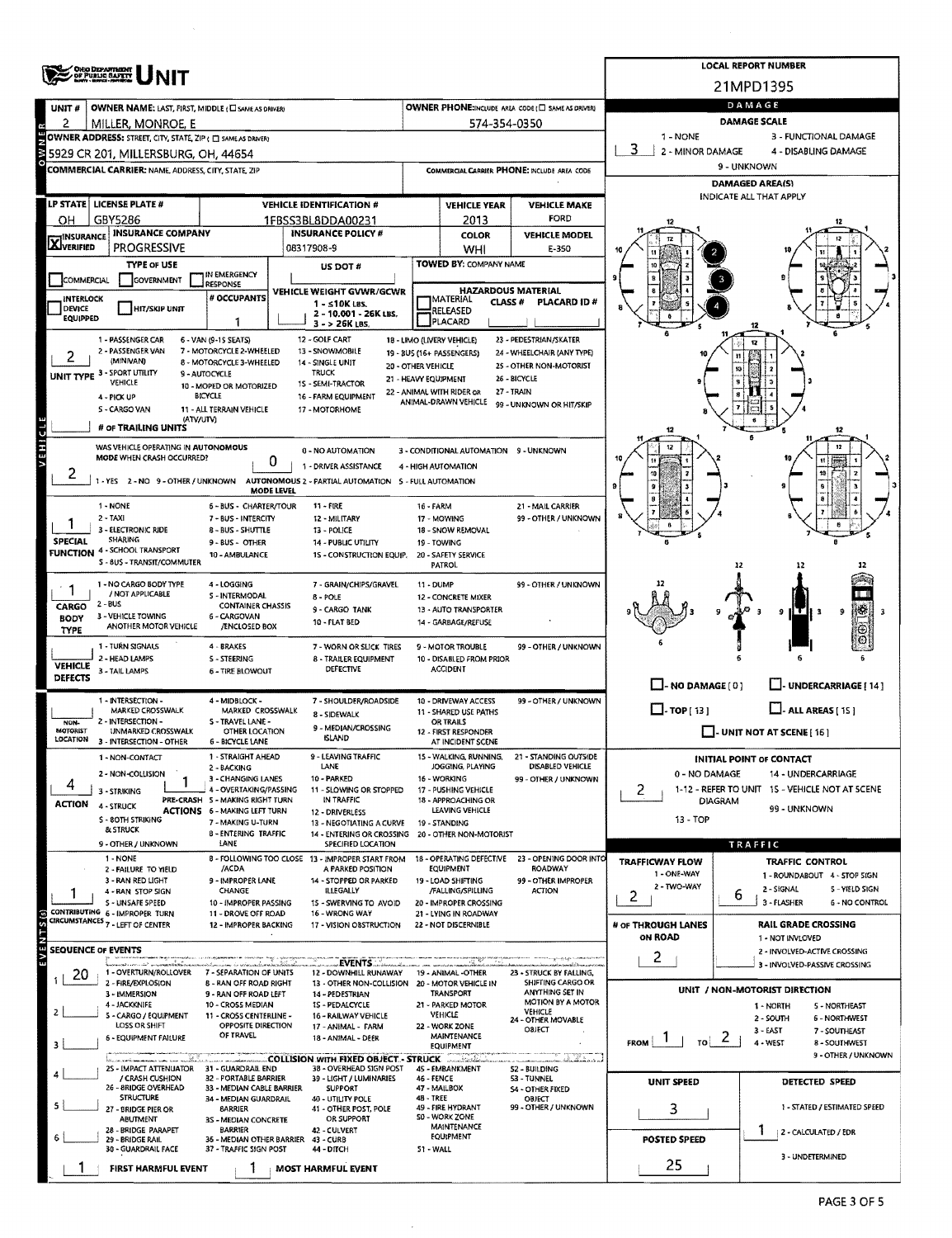|                                      |                                          | ONG DEPARTMENT<br><b>MOTORIST / NON-MOTORIST</b>                                                                                                               |  |                                                                         |                   |                                                             |                        |                   |                                                 |                             | <b>LOCAL REPORT NUMBER</b><br>21MPD1395                              |                                                                               |                                           |                                    |                               |                                                                |                                                     |                              |                                               |                        |
|--------------------------------------|------------------------------------------|----------------------------------------------------------------------------------------------------------------------------------------------------------------|--|-------------------------------------------------------------------------|-------------------|-------------------------------------------------------------|------------------------|-------------------|-------------------------------------------------|-----------------------------|----------------------------------------------------------------------|-------------------------------------------------------------------------------|-------------------------------------------|------------------------------------|-------------------------------|----------------------------------------------------------------|-----------------------------------------------------|------------------------------|-----------------------------------------------|------------------------|
| UNIT #                               |                                          | NAME: LAST, FIRST, MIDDLE                                                                                                                                      |  |                                                                         |                   |                                                             |                        |                   |                                                 |                             |                                                                      |                                                                               | DATE OF BIRTH<br>AGE<br><b>GENDER</b>     |                                    |                               |                                                                |                                                     |                              |                                               |                        |
| 1                                    |                                          | WARDELL, MARK, K                                                                                                                                               |  |                                                                         |                   |                                                             |                        |                   |                                                 |                             | 68<br>09/30/1952                                                     |                                                                               |                                           |                                    |                               |                                                                | м                                                   |                              |                                               |                        |
|                                      |                                          | <b>ADDRESS: STREET, CITY, STATE, ZIP</b>                                                                                                                       |  |                                                                         |                   |                                                             |                        |                   |                                                 |                             |                                                                      |                                                                               | <b>CONTACT PHONE - INCLUDE AREA CODE</b>  |                                    |                               |                                                                |                                                     |                              |                                               |                        |
| <b>OTORI</b>                         |                                          |                                                                                                                                                                |  | 308 1ST STREET, HOLMESVILLE, OH. 44633                                  |                   |                                                             |                        |                   |                                                 |                             |                                                                      |                                                                               |                                           | 330-359-5106                       |                               |                                                                |                                                     |                              |                                               |                        |
| MON-M                                |                                          | <b>INJURIES INJURED</b><br>TAKEN                                                                                                                               |  | <b>EMS AGENCY (NAME)</b>                                                |                   |                                                             |                        |                   | INJURED TAKEN TO: MEDICAL FACILITY (NAME, CITY) |                             | <b>USED</b>                                                          | <b>SAFETY EQUIPMENT</b>                                                       |                                           | DOT-COMPLIANT                      |                               | <b>SEATING</b><br>POSITION                                     |                                                     | AIR BAG USAGE                | <b>EJECTION</b>                               | <b>TRAPPED</b>         |
| 5                                    |                                          | BY<br>1 L I                                                                                                                                                    |  |                                                                         |                   |                                                             |                        |                   |                                                 |                             |                                                                      | 4                                                                             |                                           | <b>MC HELMET</b>                   |                               | 1                                                              |                                                     | 1                            |                                               | 1                      |
|                                      | <b>OL STATE</b>                          |                                                                                                                                                                |  | <b>OPERATOR LICENSE NUMBER</b>                                          |                   |                                                             | <b>OFFENSE CHARGED</b> |                   |                                                 | LOCAL<br>CODE               |                                                                      | <b>OFFENSE DESCRIPTION</b>                                                    |                                           |                                    |                               |                                                                |                                                     |                              | <b>CITATION NUMBER</b>                        |                        |
| OН                                   |                                          | RG179279                                                                                                                                                       |  |                                                                         |                   |                                                             |                        |                   |                                                 |                             |                                                                      |                                                                               |                                           | <b>ALCOHOL TEST</b>                |                               |                                                                |                                                     |                              |                                               |                        |
|                                      | OL CLASS                                 | <b>ENDORSEMENT</b>                                                                                                                                             |  | <b>RESTRICTION SELECT UP TO 3</b>                                       | <b>DRIVER</b>     | <b>DISTRACTED</b>                                           | ALCOHOL                |                   | ALCOHOL / DRUG SUSPECTED<br>MARIJUANA           |                             |                                                                      | <b>CONDITION</b>                                                              | <b>STATUS</b>                             | <b>TYPE</b>                        |                               | VALUE                                                          | <b>DRUG TEST(S)</b><br><b>STATUS</b><br><b>TYPE</b> |                              |                                               | RESULTS SELECT UP TO 4 |
| 4                                    |                                          |                                                                                                                                                                |  |                                                                         | $BY_1$            |                                                             |                        | <b>OTHER DRUG</b> |                                                 |                             |                                                                      | 1                                                                             | 1                                         | 1                                  |                               |                                                                | 1                                                   | 1                            |                                               |                        |
| UNIT #                               |                                          |                                                                                                                                                                |  | NAME: LAST, FIRST, MIDDLE                                               |                   |                                                             |                        |                   |                                                 |                             |                                                                      |                                                                               |                                           |                                    |                               | DATE OF BIRTH                                                  |                                                     |                              | AGE                                           | <b>GENDER</b>          |
| 2                                    |                                          |                                                                                                                                                                |  | MILLER, MONROE, E                                                       |                   |                                                             |                        |                   |                                                 |                             |                                                                      |                                                                               |                                           |                                    |                               | 01/06/1942                                                     |                                                     |                              | 79                                            | м                      |
|                                      |                                          | ADDRESS: STREET, CITY, STATE, ZIP                                                                                                                              |  |                                                                         |                   |                                                             |                        |                   |                                                 |                             |                                                                      |                                                                               |                                           |                                    |                               | <b>CONTACT PHONE - INCLUDE AREA CODE</b>                       |                                                     |                              |                                               |                        |
| <b>BIOR</b>                          |                                          | <b>INJURIES INJURED</b>                                                                                                                                        |  | 5929 CR 201, MILLERSBURG, OH, 44654<br><b>EMS AGENCY (NAME)</b>         |                   |                                                             |                        |                   | INJURED TAKEN TO: MEDICAL FACILITY (NAME, CITY) |                             |                                                                      | <b>SAFETY EQUIPMENT</b>                                                       |                                           | 574-354-0350                       |                               | <b>SEATING</b>                                                 |                                                     |                              |                                               | <b>TRAPPED</b>         |
| <b>MON-M</b><br>5                    |                                          | <b>TAKEN</b><br>87                                                                                                                                             |  |                                                                         |                   |                                                             |                        |                   |                                                 |                             | <b>USED</b>                                                          | 4                                                                             |                                           | DOT-COMPLIANT<br>MC HELMET         |                               | POSITION<br>1                                                  | AIR BAG USAGE EJECTION                              |                              |                                               |                        |
|                                      |                                          | $\frac{1}{1}$                                                                                                                                                  |  | OL STATE OPPERATOR LICENSE NUMBER                                       |                   |                                                             | <b>OFFENSE CHARGED</b> |                   |                                                 | LOCAL                       |                                                                      | OFFENSE DESCRIPTION                                                           |                                           |                                    |                               |                                                                |                                                     | 1                            | 1<br><b>CITATION NUMBER</b>                   | 1                      |
| OН                                   |                                          | UF708205                                                                                                                                                       |  |                                                                         |                   |                                                             |                        |                   |                                                 | <b>CODE</b><br>$\mathbf{I}$ |                                                                      |                                                                               |                                           |                                    |                               |                                                                |                                                     |                              |                                               |                        |
|                                      | OL CLASS                                 | <b>ENDORSEMENT</b>                                                                                                                                             |  | <b>RESTRICTION SELECT UP TO 3</b>                                       | <b>DRIVER</b>     |                                                             |                        |                   | ALCOHOL / DRUG SUSPECTED                        |                             |                                                                      | <b>CONDITION</b>                                                              |                                           | <b>ALCOHOL TEST</b>                |                               |                                                                |                                                     |                              | <b>DRUG TEST(S)</b>                           |                        |
|                                      |                                          |                                                                                                                                                                |  |                                                                         | BY <sub>1</sub>   | <b>DISTRACTED</b>                                           | ALCOHOL                |                   | MARIJUANA                                       |                             |                                                                      |                                                                               | <b>STATUS</b><br><b>TYPE</b><br>VALUE     |                                    |                               |                                                                | <b>STATUS</b><br><b>TYPE</b>                        |                              |                                               | RESULTS SELECT UP TO 4 |
| 4                                    |                                          |                                                                                                                                                                |  |                                                                         |                   |                                                             |                        | <b>OTHER DRUG</b> |                                                 |                             |                                                                      | 1                                                                             | 1                                         | 1                                  |                               |                                                                | 1                                                   | 1                            |                                               |                        |
| UNIT #                               |                                          |                                                                                                                                                                |  | NAME: LAST, FIRST, MIDDLE                                               |                   |                                                             |                        |                   |                                                 |                             |                                                                      |                                                                               |                                           |                                    |                               | DATE OF BIRTH                                                  |                                                     |                              | AGE                                           | <b>GENDER</b>          |
|                                      | <b>ADDRESS: STREET, CITY, STATE, ZIP</b> |                                                                                                                                                                |  |                                                                         |                   |                                                             |                        |                   |                                                 |                             |                                                                      |                                                                               | <b>CONTACT PHONE - INCLUDE AREA CODE</b>  |                                    |                               |                                                                |                                                     |                              |                                               |                        |
|                                      |                                          |                                                                                                                                                                |  |                                                                         |                   |                                                             |                        |                   |                                                 |                             |                                                                      |                                                                               |                                           |                                    |                               | <b>SEATING</b>                                                 |                                                     |                              | <b>EJECTION</b>                               |                        |
| N-N-N                                |                                          | <b>INJURIES INJURED</b><br>INJURED TAKEN TO: MEDICAL FACRITY (NAME, CITY)<br>SAFETY EQUIPMENT<br><b>EMS AGENCY (NAME)</b><br><b>USED</b><br><b>TAKEN</b><br>B٧ |  |                                                                         |                   |                                                             |                        |                   |                                                 |                             | AIR BAG USAGE<br>DOT-Compliant<br>POSTTION<br><sup>J</sup> MC HELMET |                                                                               |                                           |                                    |                               | <b>TRAPPED</b>                                                 |                                                     |                              |                                               |                        |
|                                      |                                          |                                                                                                                                                                |  | OL STATE OPERATOR LICENSE NUMBER                                        |                   | LOCAL<br>OFFENSE DESCRIPTION<br><b>OFFENSE CHARGED</b>      |                        |                   |                                                 |                             |                                                                      | <b>CITATION NUMBER</b>                                                        |                                           |                                    |                               |                                                                |                                                     |                              |                                               |                        |
|                                      |                                          |                                                                                                                                                                |  |                                                                         |                   | CODE                                                        |                        |                   |                                                 |                             |                                                                      |                                                                               |                                           |                                    |                               |                                                                |                                                     |                              |                                               |                        |
|                                      | <b>OL CLASS</b>                          | <b>ENDORSEMENT</b>                                                                                                                                             |  | <b>RESTRICTION SELECT UP TO 3</b>                                       | <b>DRIVER</b>     | <b>DISTRACTED</b>                                           | ALCOHOL                |                   | ALCOHOL / DRUG SUSPECTED<br>MARIJUANA           |                             |                                                                      | CONDITION                                                                     | STATUS                                    | <b>ALCOHOL TEST</b><br><b>TYPE</b> |                               | VALUE                                                          | <b>STATUS</b>                                       | <b>TYPE</b>                  | <b>DRUG TEST(S)</b>                           | RESULTS SELECT UP TO 4 |
|                                      |                                          |                                                                                                                                                                |  |                                                                         | BY                |                                                             |                        | <b>OTHER DRUG</b> |                                                 |                             |                                                                      |                                                                               |                                           |                                    |                               |                                                                |                                                     |                              |                                               |                        |
|                                      |                                          | <b>INJURIES</b>                                                                                                                                                |  | <b>SEATING POSITION</b>                                                 |                   | <b>AIR BAG</b>                                              |                        |                   | OL CLASS                                        |                             |                                                                      | OL RESTRICTION(S)                                                             |                                           |                                    |                               | <b>DRIVER DISTRA</b>                                           |                                                     |                              | IESI SIAIUS                                   |                        |
| 1 - FATAL<br>2 - SUSPECTED SERIOUS   |                                          |                                                                                                                                                                |  | <b>FRONT - LEFT SIDE</b><br>(MOTORCYCLE DRIVER)                         |                   | 1 - NOT DEPLOYED<br>2 - DEPLOYED FRONT<br>3 - DEPLOYED SIDE |                        |                   | 1 - CLASS A<br>2 - CLASS B                      |                             |                                                                      | - ALCOHOL INTERLOCK<br><b>DEVICE</b>                                          |                                           |                                    |                               | 1 - NOT DISTRACTED.<br>2 - MANUALLY OPERATING AN               |                                                     |                              | 1 - NONE GIVEN<br>2 - TEST REFUSED            |                        |
| Injury<br>3- SUSPECTED MINOR         |                                          |                                                                                                                                                                |  | - FRONT - MIDDLE<br>3 - FRONT - RIGHT SIDE'                             | <b>FRONT/SIDE</b> | <b>4 - DEPLOYED BOTH</b>                                    |                        |                   | 3'- CLASS C                                     |                             |                                                                      | 2 - CDL INTRASTATE ONLY<br><b>CORRECTIVE LENSES</b>                           |                                           |                                    | <b>ELECTRONIC</b>             | COMMUNICATION DEVICE                                           |                                                     |                              | 3 - TEST GIVEN.                               | CONTAMINATED SAMPLE    |
| <b>INJURY</b><br>4 - POSSIBLE INJURY |                                          |                                                                                                                                                                |  | 4 - SECOND - LEFT SIDE<br>(MOTORCYCLE PASSENGER)                        |                   | 5 - NOT APPLICABLE<br>9 - DEPLOYMENT UNKNOWN                |                        |                   | 4 - REGULAR CLASS<br>$(OHIO = D)$               |                             |                                                                      | FARM WAIVER<br><b>EXCEPT CLASS A BUS</b><br>6 - EXCEPT CLASS A                |                                           |                                    | mai Inici                     | (TEXTING, TYPING,<br>TALKING ON HANDS-FREE                     |                                                     |                              | / UNUSABLE<br>4 - TEST GIVEN,                 |                        |
|                                      |                                          | 5 - NO APPARENT INJURY                                                                                                                                         |  | 5 - SECOND - MIDDLE<br>6 - SECOND - RIGHT SIDE<br>7 - THIRD - LEFT SIDE |                   |                                                             |                        |                   | <b>5 - M/C MOPED ONLY</b>                       |                             |                                                                      | & CLASS B.BUS<br>EXCEPT TRACTOR-TRAILER                                       |                                           |                                    |                               | <b>COMMUNICATION DEVICE</b><br>4 - TALKING ON HAND-HELD        |                                                     |                              | <b>RESULTS KNOWN</b><br><b>5 - TEST GIVEN</b> |                        |
|                                      |                                          | INJURIES TAKEN BY                                                                                                                                              |  | (MOTORCYCLE SIDE CAR)<br>b - Third - Middle                             | 1 NOT EJECTED     | EJECTION                                                    |                        |                   | 6 - NO VALID OL                                 |                             |                                                                      | 8 - INTERMEDIATE LICENSE<br><b>RESTRICTIONS</b>                               |                                           |                                    |                               | COMMUNICATION DEVICE<br>5 - OTHER ACTIVITY WITH AN             |                                                     |                              | RESULTS UNKNOWN                               | I ALCOHOL TEST TYPE    |
|                                      |                                          | NOT TRANSPORTED<br><b>/TREATED AT SCENE</b>                                                                                                                    |  | 9 - THRD - RIGHT SIDE<br>10 - SLEEPER SECTION                           |                   | <b>Z PARTIALLY EJECTED</b><br>3 - TOTALI Y EJECTED          |                        |                   | OL ENDORSEMENT                                  |                             |                                                                      | LEARNER'S PERMIT<br><b>RESTRICTIONS</b>                                       |                                           |                                    |                               | ELECTRONIC DEVICE<br>6 - PASSENGER<br>7 - OTHER DISTRACTION    |                                                     | 1 - NONE<br><b>2 - BLOOD</b> |                                               |                        |
| $2 - EMS$                            |                                          |                                                                                                                                                                |  | OF TRUCK CAB<br>PASSENGER IN                                            |                   | 4 - NOT APPLICABLE                                          |                        |                   | H - HAZMAT<br>M - MOTORCYCLE                    |                             |                                                                      | 10 - LIMITED TO DAYLIGHT<br><b>S</b> ONLY                                     |                                           | в                                  |                               | INSIDE THE VEHICLE.<br>- OTHER DISTRACTION                     |                                                     | 3 - URINE.<br>4 - BREATH     |                                               |                        |
| 3 - POLICE                           |                                          | 9 - OTHER / UNKNOWN                                                                                                                                            |  | OTHER ENCLOSED CARGO<br><b>AREA (NON-TRAILING UNIT)</b>                 |                   | <b>TRAPPED</b><br><b>J. NOT TRAPPED</b>                     |                        |                   | <b>P.- PASSENGER</b>                            |                             |                                                                      | 11 - LIMITED TO EMPLOYMENT<br>12 - LIMITED - OTHER<br>13 - MECHANICAL DEVICES |                                           |                                    |                               | <b>OUTSIDE THE VEHICLE</b><br>9 - OTHER / UNKNOWN <sup>®</sup> |                                                     | <b>IS-OTHER</b>              |                                               |                        |
|                                      |                                          | SAFETY EQUIPMENT                                                                                                                                               |  | BUS, PICK-UP WITH CAP)<br>2 - PASSENGER IN                              |                   | 2-EXTRICATED BY<br>MECHANICAL MEANS.                        |                        |                   | N - TANKER<br>Q - MOTOR SCOOTER                 |                             |                                                                      | (SPECIAL BRAKES, HAND<br>CONTROLS, OR OTHER                                   |                                           |                                    |                               | CONDITION                                                      |                                                     | 1'- NONE                     | <b>DRUG TEST TYPE</b>                         |                        |
| 1 - NONE USED                        |                                          |                                                                                                                                                                |  | UNENCLOSED CARGO AREA   3 - FREED BY<br>13 - TRAILING UNIT              |                   | NON-MECHANICAL MEANS                                        |                        |                   | R - THREE-WHEEL                                 |                             |                                                                      | <b>ADARTIVE DEVICES)</b><br>4 - MILITARY VEHICLES ONLY                        |                                           |                                    |                               | 1 - APPARENTLY NORMAL<br>2 - PHYSICAL IMPAIRMENT               |                                                     | 2-BLOOD<br>3 - URINE         |                                               |                        |
| : USED :                             |                                          | MOTORCYCLE<br>2 - SHOULDER BELT-ONLY.<br><b>14 - RIDING ON VEHICLE 22</b><br>S - SCHOOL BUS<br><b>EXTERIOR</b>                                                 |  |                                                                         |                   |                                                             |                        |                   | 15 - MOTOR VEHICLES<br>WITHOUT AIR BRAKES       |                             |                                                                      |                                                                               | 3 - EMOTIONAL (E.G.,<br>DEPRESSED, ANGRY, |                                    | 4 - OTHER                     |                                                                | <b>DRUG TEST RESULT(S)</b>                          |                              |                                               |                        |
|                                      |                                          | 3 - LAP BELT ONLY USED<br>4 - SHOULDER & LAP BELT                                                                                                              |  | (NON-TRAILING UNIT)<br>- NON-MOTORIST<br>15,                            |                   |                                                             |                        |                   | - DOUBLE & TRIPLE<br><b>TRAILERS</b>            |                             | 16.                                                                  | - OUTSIDE MIRROR:<br>17 - PROSTHETIC AID<br>18 - OTHER                        |                                           |                                    | <b>DISTURBED)</b><br>ILLNESS. |                                                                |                                                     |                              | 1 - AMPHETAMINES                              |                        |
| <b>USED</b>                          |                                          | 5 - CHILD RESTRAINT SYSTEM                                                                                                                                     |  | 99 - OTHER / UNKNOWN                                                    |                   |                                                             |                        |                   | X - TANKERZ HAZMAT                              |                             |                                                                      |                                                                               |                                           |                                    |                               | (FELL ASLEEP, FAINTED)<br>FATIGUED, ETC.                       |                                                     |                              | 2 - BARBITURATES<br>3 - BENZODIAZEPINES       |                        |
|                                      | - REAR FACING                            | - FORWARD FACING<br><b>6- CHILD RESTRAINT SYSTEM</b>                                                                                                           |  |                                                                         |                   |                                                             |                        |                   | <b>GENDER</b>                                   |                             |                                                                      |                                                                               |                                           |                                    | ALCOHOL:                      | UNDER THE INFLUENCE OF<br>MEDICATIONS / DRUGS /                |                                                     |                              | 4-CANNABINOIDS<br>5 - COCAINE                 |                        |
| 7 - BOOSTER SEAT<br>8 - HELMET USED. |                                          |                                                                                                                                                                |  |                                                                         |                   |                                                             |                        |                   | F - FEMALE<br>M - MALE                          |                             |                                                                      |                                                                               |                                           |                                    |                               | - OTHER / UNKNOWN                                              |                                                     | 7 - OTHER                    | 6 - OPIATES / OPIOIDS                         |                        |
|                                      |                                          | 9 - PROTECTIVE PADS USED<br>(ELBOWS, KNEES, ETC).                                                                                                              |  |                                                                         |                   |                                                             |                        |                   | U. - OTHER'Y UNKNOWN                            |                             |                                                                      |                                                                               |                                           |                                    |                               |                                                                |                                                     |                              | 8 - NEGATIVE RESULTS                          |                        |
|                                      |                                          | 10 - REFLECTIVE CLOTHING<br>11 - LIGHTING - PEDESTRIAN                                                                                                         |  |                                                                         |                   |                                                             |                        |                   |                                                 |                             |                                                                      |                                                                               |                                           |                                    |                               |                                                                |                                                     |                              |                                               |                        |
|                                      | <b>J BICYCLE ONLY</b>                    | 99 - OTHER / UNKNOWN                                                                                                                                           |  |                                                                         |                   |                                                             |                        |                   |                                                 |                             |                                                                      |                                                                               |                                           |                                    |                               |                                                                |                                                     |                              |                                               |                        |

 $\sim$   $\sim$ 

 $\bar{\lambda}$ 

 $\mathcal{L}_{\mathcal{A}}$  $\mathcal{L}_{\mathcal{A}}$